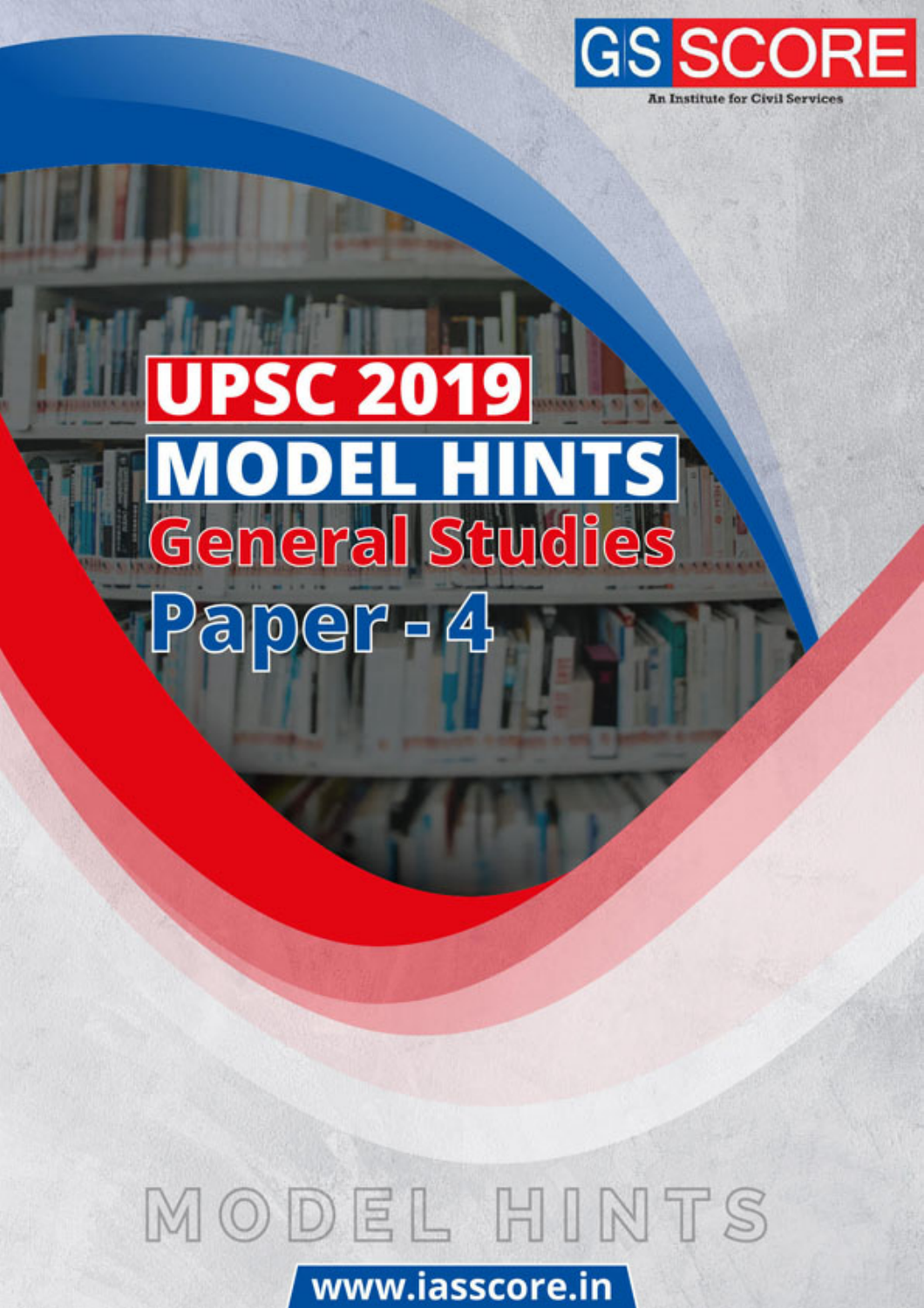

# **UPSC MAINS 2019 UPSC MAINS 2019**

### **GS PAP**

*Time Allowed: 3 hrs. Max. Marks: 250*

#### **Section - A**

- **1. (a) What are basic principles of public life? Illustrate any three of these with suitable examples. (Answer in 150 words) (10)**
	- **(b) What do you understand by the term public servant? Reflect on the expected role of a public servant. (Answer in 150 words) (10)**
- inciples of public life? Illustrate any three of<br>derstand by the term public servant? Reflee<br>on of public funds is crucial to meet developm<br>nder-utilization and mis-utilization of public<br>e of duty by a public servant is a inciples of public life? Illustrate any three of the<br>stand by the term public servant? Reflectors<br>and the term public servant? Reflectors<br>and mis-utilization of public f<br>inder-utilization and mis-utilization of public f<br>in **2. (a) Effective utilization of public funds is crucial to meet development goals. Critically examine the reasons for under-utilization and mis-utilization of public funds and their implications. (Answer in 150 words) (10)**
	- **(b) "Non-performance of duty by a public servant is a form of corruption". Do you agree with this view? Justify your answer. (Answer in 150 words) (10)**
- **3. (a) What is meant by the term 'constitutional morality'? How does one uphold constitutional morality?** (Answer in 150 words) (10)
	- **(b) What is meant by 'crisis of conscience'? How does it manifest itself in the public domain? (Answer in 150 words) (10)**
- **4. (a) Explain the basic principles of citizens' charter movement and bring out its importance. (Answer in 150 words) (10)**
	- **(b) There is a view that the official secrets act is an obstacle to the implementation of the Right to Information act. Do you agree with the view? Discuss.**

**(Answer in 150 words) (10)**

- **5. (a) What do you understand by probity in governance? Based on your understanding of the term, suggest measures for ensuring probity in government. (Answer in 150 words) (10)**
	- **(b) "Emotional Intelligence is the ability to make your emotions work for you instead of against you." Do you agree with this view? Discuss. (Answer in 150 words) (10)**
- **6. What do each of the following quotations mean to you?**
	- **(a) "An unexamined life is not worth living." Socrates (Answer in 150 words) (10)**
	- **(b) "A man is but a product of his thoughts. What he thinks, he becomes." M.K. Gandhi (Answer in 150 words) (10)**
	- **(c) "Where there is righteousness in the heart, there is beauty in the character. When there is beauty in the character, there is harmony in the home. When there is harmony in the home, there is order in the nation. When there is order in the nation, there is peace in the world." - A.P.J. Abdul Kalam (Answer in 150 words) (10)**

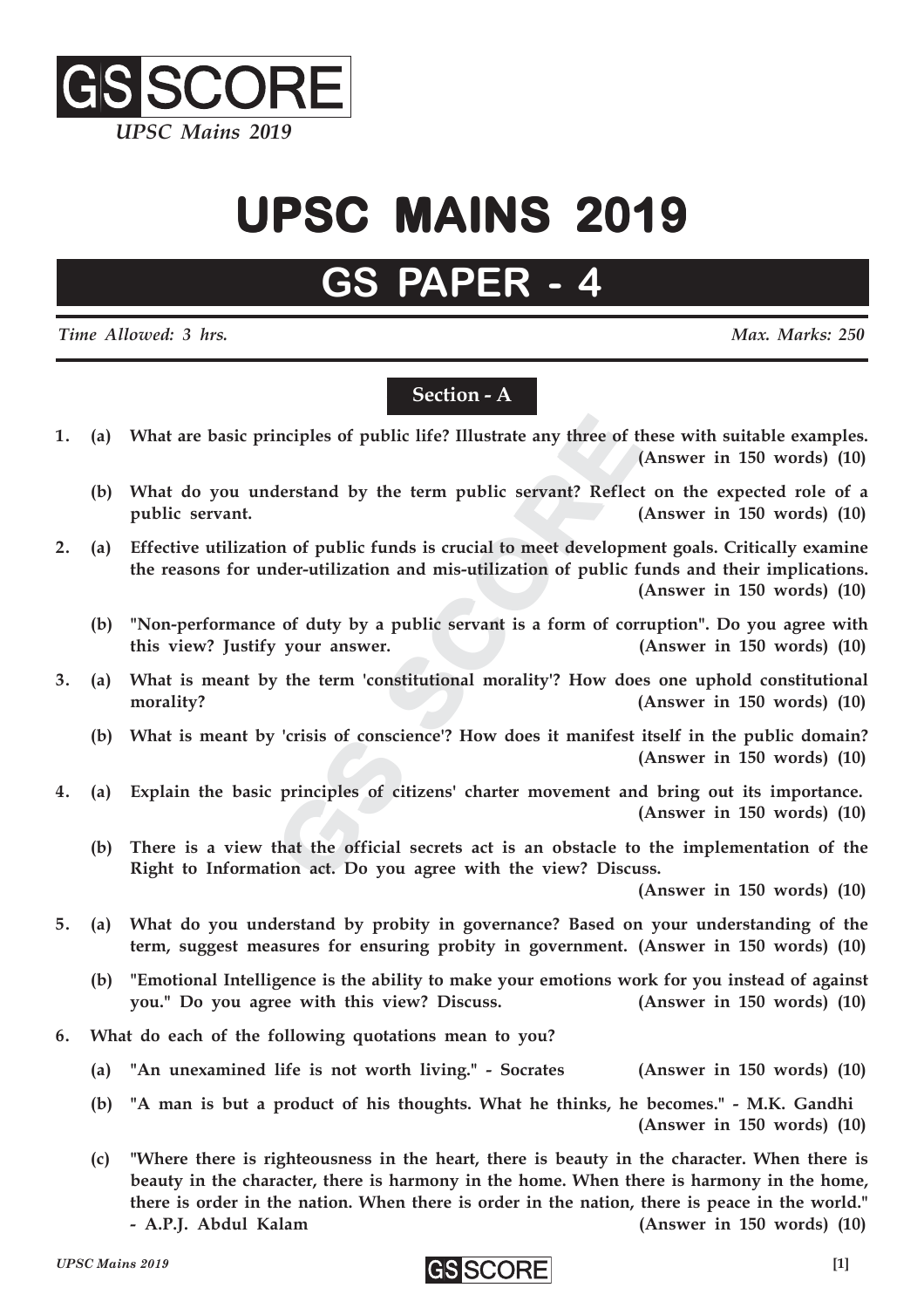#### **Section - B**

**7. You are the heading the rescue operations in an area affected by severe natural calamity, thousands of people are rendered homeless and deprived of food, drinking water and other basic amenities. Rescue work has been disrupted by heavy rainfall and damaged to supply routes. The local people are seeding with anger against the delayed limited rescue operations. When your team reaches the affected area, the people there heckle and even assault some of the team members. One of your team members is even severely injured. Faced with this crisis some team member pleads with you to call off the operations freeing threats to their life.**

**In such trying circumstances, what will be your response? Examine the qualities of a public servant which will be required to manage the situations. (Answer in 250 words) (20)**

**8. Honesty and uprightness are the hallmarks of civil servants. Civil servants possessing these qualities are considered as a backbone of any strong organizations. In the line of duty, they take various decisions, at time some become bonafide mistakes. As long as such decisions, are not taken intentionally and do not benefit personally, the officer cannot be said to be guilty. Though such decisions may, at times, lead to unforeseen adverse consequences in the long term. In the recent past, a few instances have surfaced wherein civil servants have been implicated for bonafide mistakes. They have often been prosecuted and even imprisoned. These instances have greatly rattled the moral fiber of the civil servants.**

**How does this trend affect the functioning of civil services? What measures can be taken to ensure that honest civil servants are not implicated for bonafide mistakes on their part? Justify your answer. (Answer in 250 words) (20)**

cerisons may, at times, read to dimocescent past, a few instances have surfaced bonafide mistakes. They have often been have greatly rattled the moral fiber of the trend affect the functioning of civil services est civil s celesions may, at times, idea to dimotescent accent past, a few instances have surfaced v<br>bonafide mistakes. They have often been p<br>have greatly rattled the moral fiber of the<br>rend affect the functioning of civil services<br> **9. An apparel manufacturing company having a large number of women employees was losing sales due to various factors. The company hired a reputed marketing executive, who increased the volume of sales within a short span of time. However, some unconfirmed reports came up regarding his indulgence in sexual harassment at the workplace.**

**After sometime a women employee launched a formal complaint to the management against the marketing executive about sexually harassing her. Faced with the companies' indifference, in not taking cognizance of her grievances, she lodged an FIR with the police.**

**Realizing the sensitivity and gravity of the situation, the company called the women employee to negotiate. In that she was offered a hefty sum of money to withdraw the complaint and the FIR and also give in writing that the marketing executive is not involved in the case.**

**Identify the ethical issues involved in this case. What options are available to the women employee? (Answer in 250 words) (20)**

**10. In a modern democratic polity, there is a concept of the political executive and permanent executive elected people's representatives form the political executive and bureaucracy form the permanent executive. Ministers frame policy decisions and bureaucrats execute these. In the initial decades after independence, the relationship between the permanent executives and the political executives were characterized by mutual understanding, respect, and cooperation, without encroaching upon each other's domain.**

**However, in subsequent decades, the situation has changed. There are instances of the political executive insisting upon the permanent executives to follow its agenda. Respect for an appreciation of upright bureaucrats has declined. There is an increasing tendency among the political executive to get involved in routine administrative matters such as transfers, posting etc. Under this scenario, there is a definitive trend towards 'politicization of bureaucracy'. The rising materialism and acquisitiveness in social life has also adversely impacted upon the ethical values of both the permanent executive and the political executive.**

**What are the consequences of this 'politicization of bureaucracy? Discuss.**

**(Answer in 250 words) (20)**

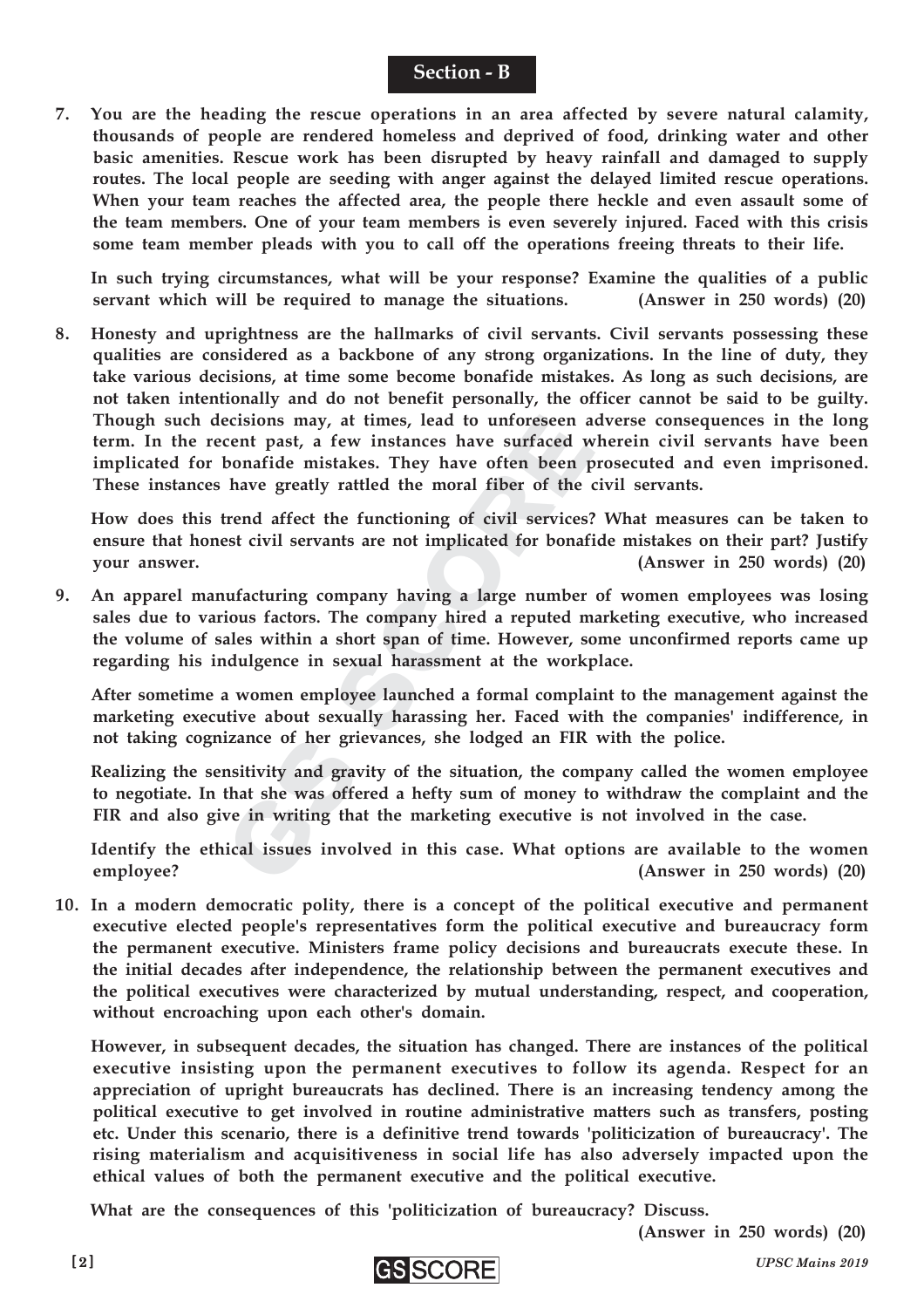**11. In one of the districts of a frontier state, narcotics menace has been rampant. This has resulted in money laundering, mushrooming of poppy farming, arms smuggling and near stalling of education. The system is on the verge of collapse. The situation has been further worsened by unconfirmed reports that local politicians, as well as some senior police officers, are providing surreptitious patronage to the drug mafia. At that point of time a woman police officer, known for her skills in handling such situations is appointed as superintendent of police to bring the situation to normalcy.**

**If you are the same police officer, identify the various dimensions of the crisis. Based on your understanding, suggest measures to deal with the crisis. (Answer in 250 words) (20)**

- **12. In recent times, there has been an increasing concern in India to develop effective civil service ethics, code of conduct, transparency measures, ethics and integrity systems and anti-corruption agencies. In view of this, there is a need being felt to focus on three specific areas, which are directly relevant to the problems of internalizing integrity and ethics in the civil services. These are as follows:**
	- **1. Anticipating specific threats to ethical standards and integrity in the civil services,**
	- **2. Strengthening the ethical competence of civil servant and**
	- e ethical competence of civil servant and<br>inistrative processes and practices which<br>services.<br>measures to address the above three issues.<br> $\hat{\cdot}\hat{\cdot}\hat{\cdot}\hat{\cdot}\hat{\cdot}\hat{\cdot}\hat{\cdot}$ e thical competence of civil servant and<br>inistrative processes and practices which provides.<br>Reasures to address the above three issues.<br> $\therefore$ **3. Developing administrative processes and practices which promote ethical values and integrity in civil services.**

**Suggest institutional measures to address the above three issues.**

**(Answer in 250 words) (20)**

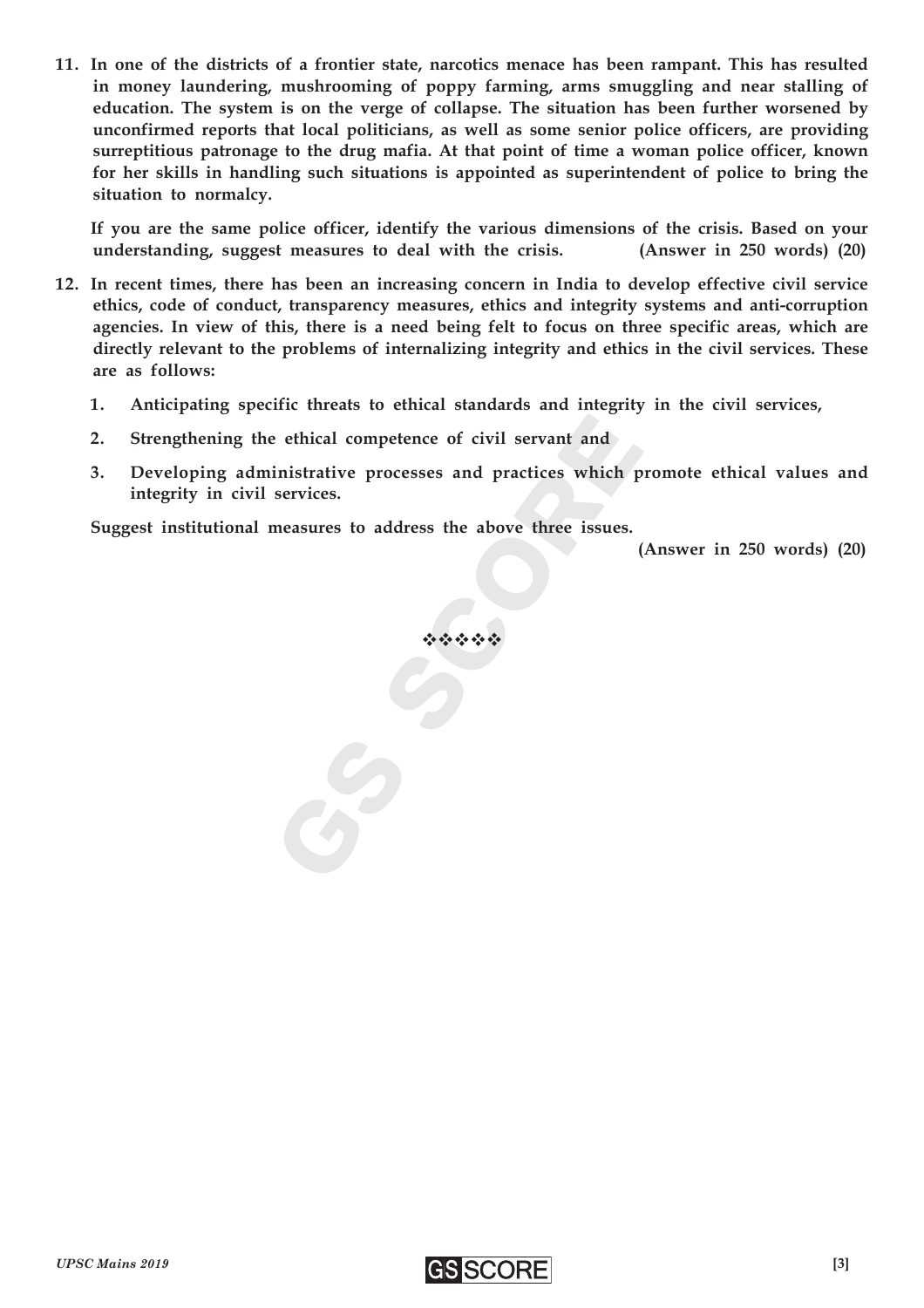

## **UPSC MAIN EXAMIN UPSC MAIN EXAMINATION (GENERAL STUDIES PAPER - 4)**

### **HINTS**

#### **Section - A**

#### *1. (a) What are basic principles of public life? Illustrate any three of these with suitable examples.*

#### *Hints:*

#### **What is public life and why are principles necessary?**

Public life is aspect of social life which are happening in public. While discussing the basic principles of public life, one must recognize the need of principles in public life. Public officials are expected to uphold highest standards in their actions and an ethical code acts as a guide to achieve this.

When people choose a public life, they must follow an ethic distinct from private morality. While in one's personal life, in our dealings with those with whom we have close daily encounters such as our family, friends or 'servants', we can't help but be partial, and while in the larger public domain, where we face people with different religio-philosophical sensibilities, we can't entirely escape some degree of partiality to our own world view, the public domain requires the impartial or just use of power for the good of all.

Citizens in a public life must be bound together neither by feelings nor by self-interest but by a commitment to common values discovered by public reason — values such as political freedom, solidarity, shared traditions and cultural heritage. Morality in this domain requires that we overcome our loyalty to blood relations, not pursue only our private interests, and commit instead to using power grounded in shared principles. Love and hate are largely imposters in this domain where consensus is forged by the use of public reason. Its democratic version requires that, guided by values of openness, equal respect and justice, we deliberate and help each other arrive at impartial laws and public policies, acceptable in principle to everyone in the polity.

Furthermore, those who wield political/administrative power must realise that what they do has enduring consequences affecting the lives of an incalculably large number of people. This brings with it enormous public responsibility which derives in no small part from the fact that they have at least temporary legitimacy to use force against ordinary citizens. They have, at their disposal, an apparatus of violence simply unavailable to heads of families or members of civil society. Powerful politicians/ administrators, therefore, must show great care and sensitivity to the appropriate use of force and violence.

#### **Explaining and illustrating some basic principles of public life:**

**Selflessness** is characterized by low levels of self-centeredness and a low degree of importance given to the self. Whenever there is the notion of "self", there is fear; the fear of failure, the fear of being defeated, the fear of being rejected, the fear of making mistake, the fear of poor health, the fear of losing face and the fear of not being recognized. It is rather common for us to see someone hesitating to do thing proactively because his or her mind is too occupied with "self" which is followed by "fear". On the other hand, when one forgets about "self", one will have no fear. One will be able to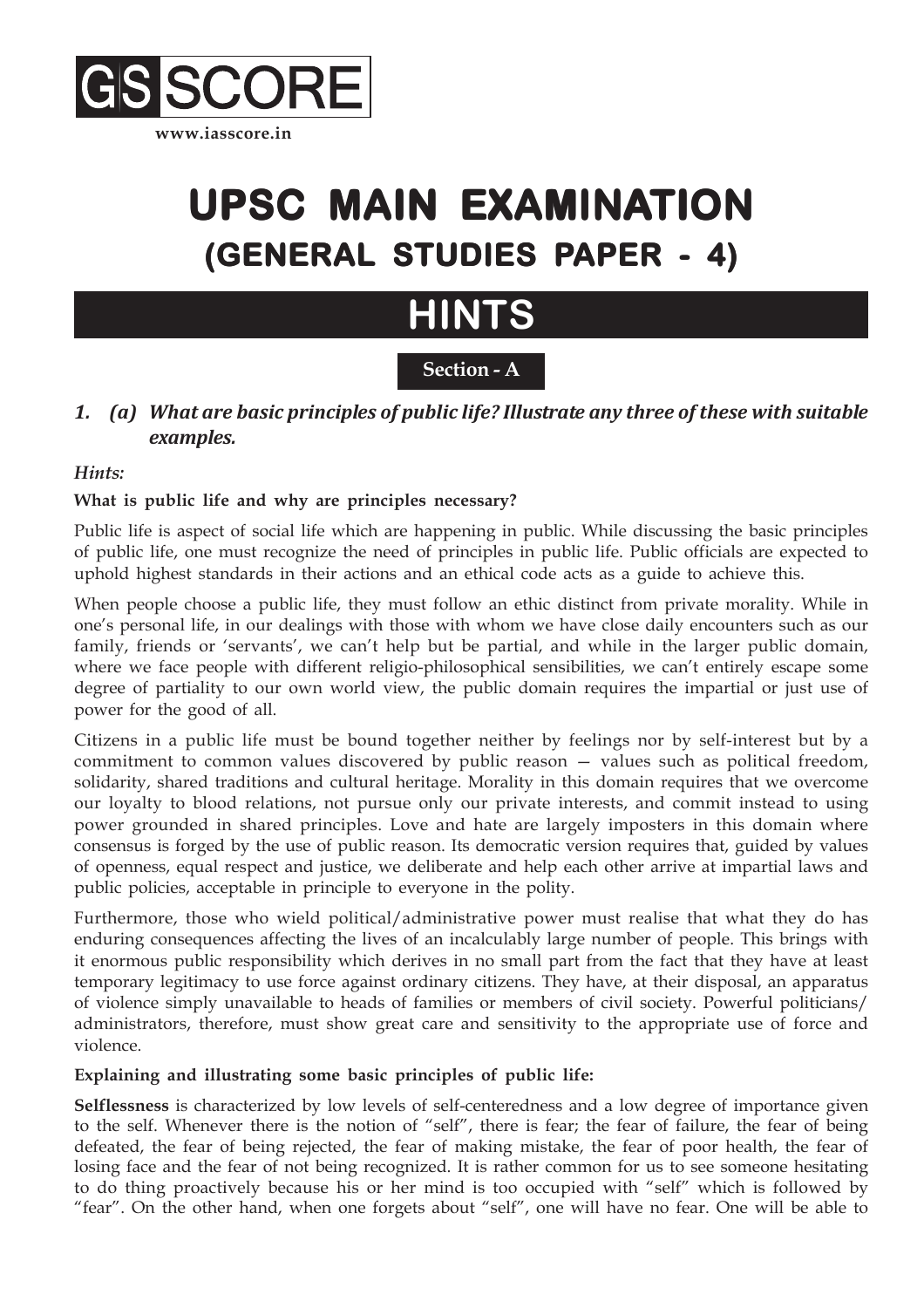see thing as it is and nothing more. One will be able to look at thing with the heart of compassion and love. One will have the courage to do what is right. This style of psychological functioning is closely related to characteristics such as altruism, kindness, respect, empathy, compassion and the search for harmony. Today in the society there is an increase in selfishness, and general lack of concern for other individuals. What we have in India today, is not a giving and sharing society, but a grabbing society, not a sacrificing society but a consumer society.

*Mother Teresa's* life can be said to be an embodiment of selflessness. She treated all human beings as children of god and hence loved them as god loved them. She served people in a way that diluted the boundary between I and Other.

**Leadership** is an abstract quality in a human being to induce his follower to do whatever he is directed to do with zeal and confidence. The public servant should be transformational leader. Transformational leaders aim to make team members better people by encouraging their self-awareness and helping them to see the bigger picture of what they do. They want team members to overcome self-interest and move towards achieving the common goals and purposes that are shared with the group. Transformational leaders are often charismatic with a clear vision. They spend a lot of time communicating and gaining the support of the team through their enthusiasm. This vision may be developed by the leader or the team, or may emerge from discussions. Leaders will want to be role models that others will follow and will look to explore the various routes to achieve their vision. They look at long-term goals rather than short-term goals. They are always visible and will be accountable for their actions rather than hiding behind their team. They act as mentors and demonstrate how the team should behave and work together through their own good practice. They listen to the team and often delegate responsibility – they trust their team enough to leave them to grow and solve the problems through their own decisions.

*Lee Kuan Yew*, the founding father of Singapore, was one such leader. With his visionary leadership and strict administration, he radically and completely transformed the society of Singapore.

ing the support of the team through their en<br>or the team, or may emerge from discussions<br>llow and will look to explore the various route<br>ther than short-term goals. They are always v<br>an hiding behind their team. They act a ny the support of the team through their ent<br>or the team, or may emerge from discussions,<br>llow and will look to explore the various route<br>ther than short-term goals. They are always v<br>an hiding behind their team. They act **Integrity** refers to "honesty" or "trustworthiness" in the discharge of official duties, serving as an antithesis to "corruption" or "the abuse of office." At the individual level, integrity is more than ethics; it is all about the character of the individual. It is those characteristics of an individual that are consistently considerate, compassionate, transparent, honest, and ethical. According to the Nolan Committee holders of public office should not place themselves under any financial or other obligation to outside individuals or organisations that may influence them in the performance of their official duties. This only depicts the concept of maintaining financial integrity. Civil servants should also be guided by a sense of propriety and conduct themselves at all times in a manner that would bear the closest public scrutiny. This obligation is not fully discharged merely by acting within the law. Civil servants should take steps to avoid conflicts of interest and the appearance of such conflicts. They should take swift action to resolve any conflict that arises. This obligation continues after leaving office.

#### *1. (b) What do you understand by the term public servant? Reflect on the expected role of a public servant.*

#### *Hints:*

#### **Public servants and their guiding principles:**

A public servant is a person employed in the public sector on behalf of a government department or agency. In other words, public servant is person who works for the government (Centre, State, and Local) such as a teacher, IAS officer, police officers, Judge Etc. to serve the interests of citizens. A public servant is someone who values public good over his/her personal interests in his official capacity.

They have to deal with the management of resources that are publicly owned in a way that enhances public interest. Further, the individuals carrying out the task are publicly accountable for their actions. Public interest means allocation of resources in a way that furthers collective well-being and is consistent with ethical and constitutional norms, thereby helping individuals develop fully into citizens. A public servant while performing his role should exercise certain values like accountability, integrity, honesty,

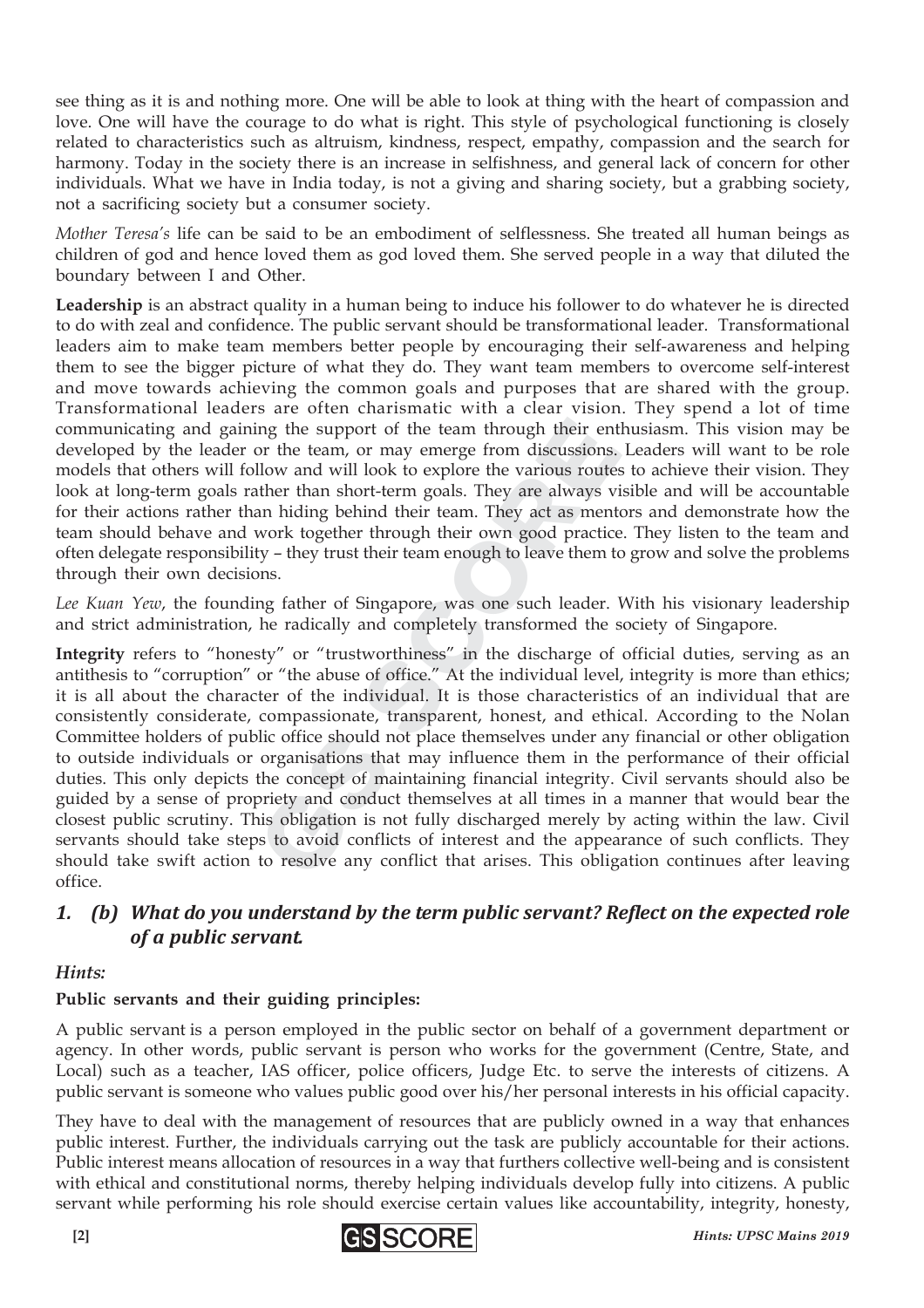commitment to public service, effective implementation of policy, leadership, empathy towards the vulnerable sections in their public dealings.

This needs to be qualified that the actions of a public servant must generate common good and general welfare and should not be motivated by sectional or particular interests. There should be a sense of trusteeship in holders of public office and breach of that trust of public should be seen as a crime.

#### **Expected Role of Public Servant:**

The expected role of a public servant depends on the sector in which one is working. As a teacher of public school, one should try to impart best possible education to students without any discrimination. As a doctor in government hospital, one must treat his patients well and in best of capacity. As a civil servant, one should try to see that whatever entitlements are people getting should actually reach them. As a political leader, one should understand and represent the voice of people in right forums and help make legislations that solve them.

If we compare with their counterparts in private sector, the only difference will be the motivating force and guiding principles. In public sector, one should not bring into considerations one's own interests in calculations. One must only try to maximize people's interest and that too people in general and not sectional interests. In public offices, enough incentives are given so that people can work without fear and favor if they can keep their in genuine desires under control.

We have had judges like J.S.Verma who worked till age of 80 to prepare report after Nirbhaya rape case. We had great leaders like E. Sreedharan who altered the public transport landscape of cities of India. M.S. Swami Nathan created Green revolution that made India a food surplus country.

The must only try to maximize people's interests.<br>In public offices, enough incentives are g<br>they can keep their in genuine desires under<br>J.S.Verma who worked till age of 80 to preparently<br>in created Green revolution that ne must only try to maximize people's interest<br>s. In public offices, enough incentives are gi<br>they can keep their in genuine desires under<br>J.S.Verma who worked till age of 80 to prepa<br>s like E. Sreedharan who altered the p When we count such big names, we must not forget the contribution of millions of public servants working in different capacities in different parts of the country that make the system run. Without the dedication and selflessness of people manning the public institutions at meagre wages compared to private sector, a large people like India cannot work.

#### *2. (a) Effective utilization of public funds is crucial to meet development goals. Critically examine the reasons for under-utilization and mis-utilization of public funds and their implications.*

#### *Hints:*

#### **The Importance of Efficient Use of Public Resources:**

Effective utilization of public resources is critical to meeting development goals. Key programs in education and health are overwhelmingly conducted within the public sector. And although private provision of infrastructure has expanded in areas like telecommunications and energy, private investors remain wary of socially-oriented sectors such as water and sanitation, and also show little willingness to invest in the poorest countries. At present, though, research indicates that increases in public spending are only weakly correlated with the achievement of development outcomes in most developing countries. Government ineffectiveness  $-$  in the form of waste, inefficiency and corruption  $-$  is largely responsible.

#### **Reasons of poor utilisation of resources:**

- Poor resource usage is due in part to the fact that public spending is a complex, multifaceted process, which is not naturally transparent to the general public. Budgets typically pass through a sequence of stages, including formulation by ministries, scrutiny by legislative committees, approval by the legislature, distribution of funds to ministries, further distribution to state and local authorities, and end-point delivery. Accountability is hampered by deficiencies that include closeddoor discussions, limited documentation, and poor data reliability.
- Weakly-performing public institutions, in turn, can seldom be expected to reform themselves in the absence of external pressure. Unlike private companies, public bodies face no direct competitive pressures, and political systems – especially in developing countries – are often inadequate at mobilizing public pressure for specific institutional reform.

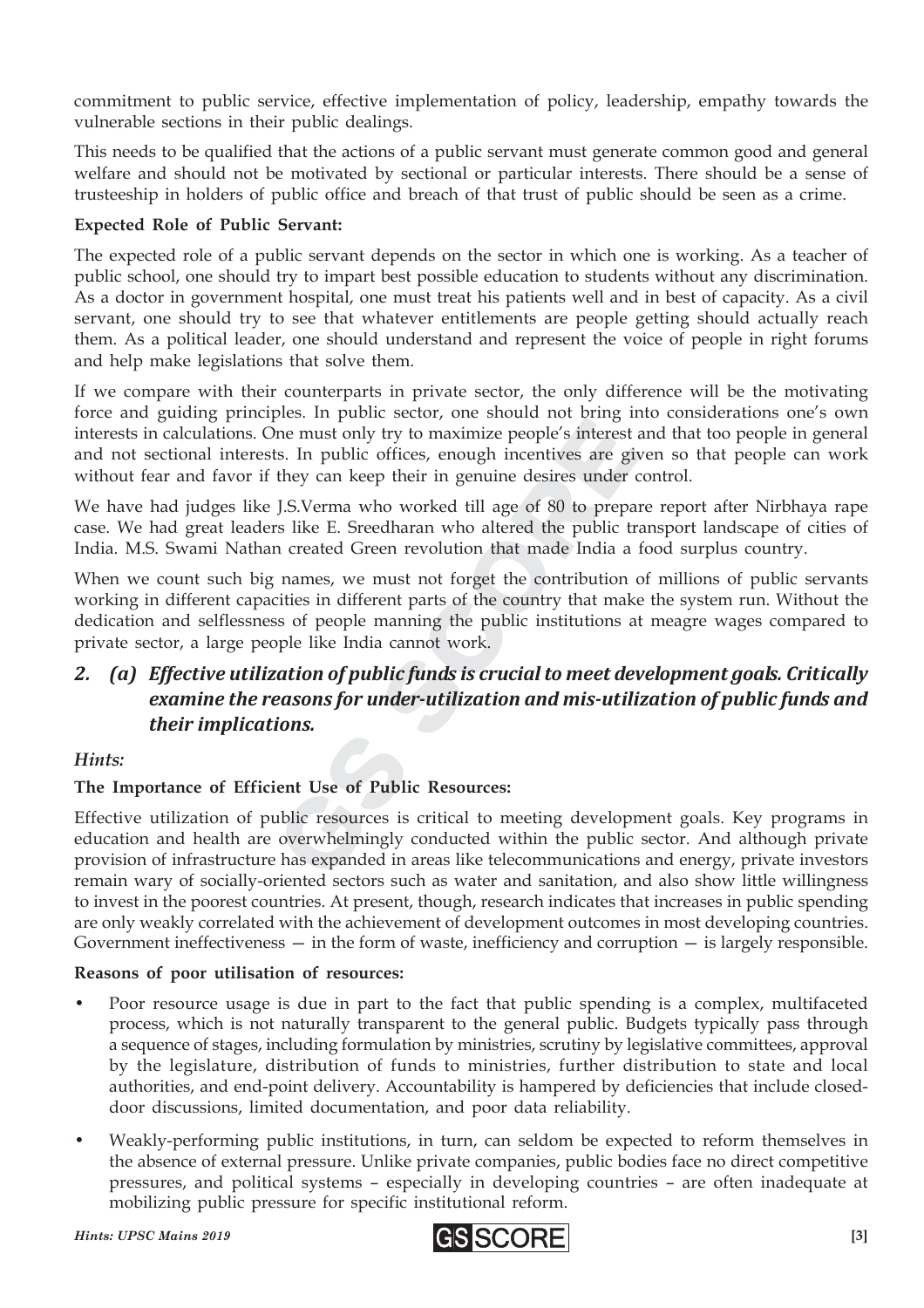- Weaknesses in public finance management can contribute to ineffective resource use through a number of channels. Corruption can often take a significant toll, but even in countries where government personnel are mostly honest, they can be hobbled by poor systems, inadequate training, or other deficiencies. Wherever allocation decisions are taken outside informed independent scrutiny, societies more powerful and articulate groups tend to sway those decisions – to favor urban areas over rural, middle-class subsidies over pro-poor programs, and certain ethnic/cultural groups over others.
- Under-utilization of Plan outlays by the States can be attributed to the institutional and procedural bottlenecks in the process of implementation of schemes and deficiencies in the planning process being followed at the district level.
- The deficiencies in decentralized planning being carried out in the schemes, resulting due to insufficient staff for undertaking planning activities, inadequate attention to their capacity building and minimal role for community participation in the planning process.
- ending, decision-making in the States being cen<br>o the district/ sub-district level authorities an<br>or all States. Further, lack of need based budg<br>nout proper analysis of unit costs on the groun-<br>decided in a top-down and u ending, decision-making in the States being centived by the district/sub-district level authorities and or all States. Further, lack of need based budge out proper analysis of unit costs on the ground decided in a top-down • Bottlenecks in budgetary processes in the schemes, such as delay in the flow of funds, in releasing sanction orders for spending, decision-making in the States being centralized, insufficient delegation of financial powers to the district/ sub-district level authorities and uniform norms of Centrally Sponsored Schemes for all States. Further, lack of need based budgeting in the schemes, which is often carried out without proper analysis of unit costs on the ground, implied allocations for some of the schemes being decided in a top-down and unrealistic manner.
- Systemic weaknesses, manifested as shortage of trained, regular staff for various important roles like programme management, finance/accounts and frontline service provision; this contributed to weaken the capacities of the government apparatus in the States for implementation of Plan schemes.

#### **Few more points will help us to bring clarity in our understanding about this problem:**

- Misutilisation of public funds includes expenditures that are made without proper authorization or that are unlawful or contrary to applicable legislation, regulations, policies and procedures. It also includes purchases that are not necessarily required. e.g.- diversion of public funds towards publicity and advertisements rather than utilizing them for core structural reforms the funds are actually meant for.
- Underutilisation of public funds includes mean-spirited spending of public funds meant to be spent on various projects, policies, schemes etc. or simply, funds not used in their full potential. Underutilization of public funds is often seen in institutes of higher education where at the end of the financial year a vast amount of money granted by the government or the UGC lies unspent, thereby compromising with the growth of the institutes. Another recent example of this is the CAMPA fund where increase in funding hasn't resulted in any significant increase in forest cover. Even the SC took note of the serious underutilisation of the CAMPA funds, thereby directing the Central and State government to make efficient utilisation of funds.

Underutilisation and misutilisation of public fund leads to blockage in the implementation of various planned schemes and projects. It also compromises with the quality of work done and service rendered to the public. Such handling of public funds also leads to corruption on the part of the authorities concerned. Misutilisation of public funds also runs the risk of making them reluctant to pay taxes or finds ways to save more on them. Under utilisation and misutilisation of public funds often takes place due to political reasons, ill planed economic policies, improper and careless execution of government schemes, inefficient and corrupt, rigid and complex processes for approval and allocation of funds also lead to underutilisation and misutilisation. In the long run, this blooms into an unjust development scenario in which all don't reap the benefits of development. There may be waste of public money or siphoning off by a particular section. This erodes the legitimacy as well as the capacity of state to rule.

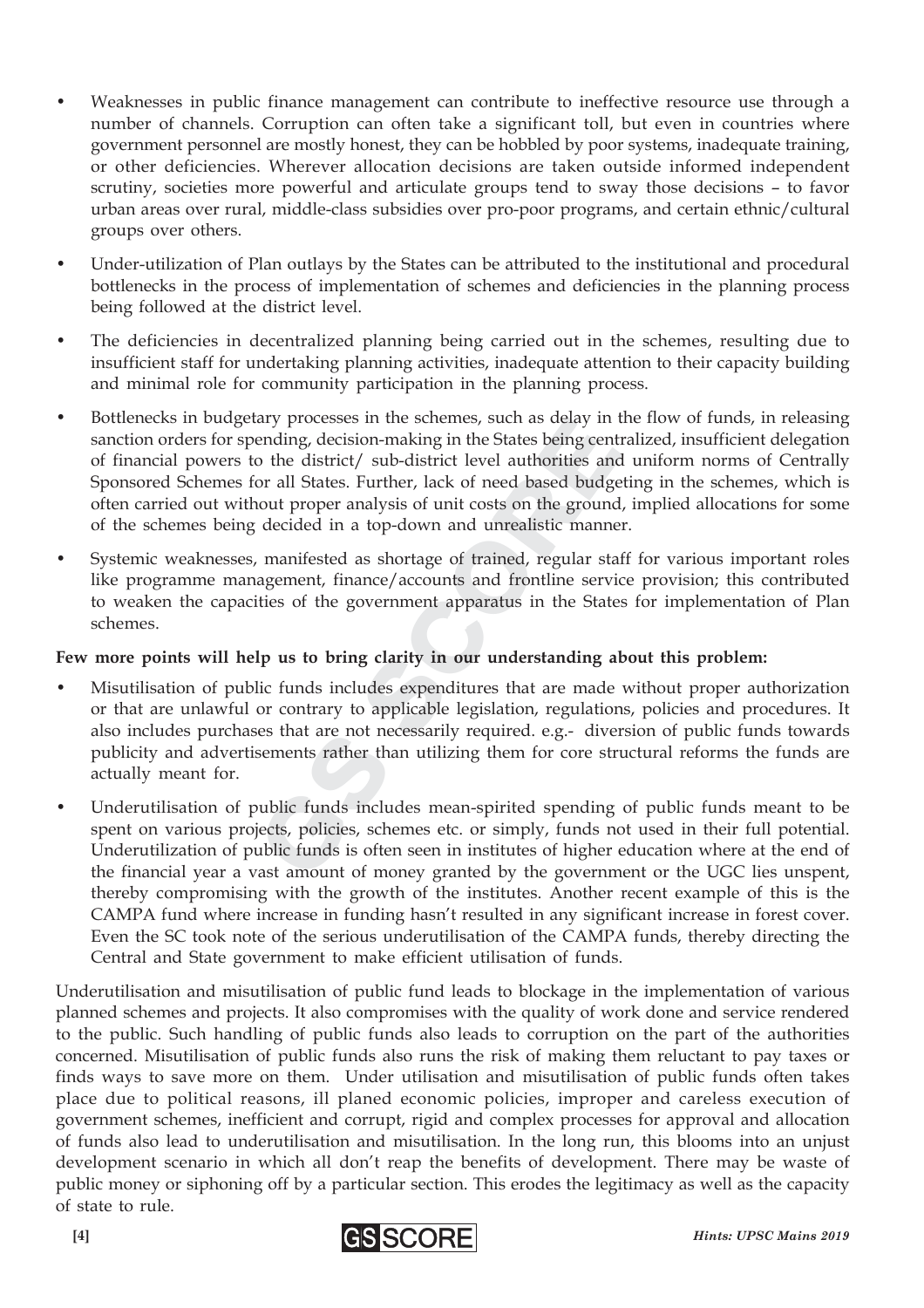#### *2. (b) "Non-performance of duty by a public servant is a form of corruption". Do you agree with this view? Justify your answer.*

#### *Hints:*

Here, we need to see that corruption has to be interpreted in a broader way than ordinary meaning in terms of use of public office for private gains. Here, we will mean that any deviation from ideal role and duties of a public servant may be deemed to be corruption. Ordinarily, corruption is the abuse of entrusted power for private gain. But, corruption is a general term covering misuse of authority as a result of consideration of personal gains which need not be monetary. It leads to a behaviour which deviate public officials from the normal duties. This includes behaviour such as bribery, nepotism and misappropriation.

#### **Different forms of deviation from duty where personal interests are involved:**

- **Embezzlement:** It is theft of resources by people who are put to administer it. It occurs when unfaithful employees steal from their employers. This is a serious offence when public officials are misappropriating public resources, when state official steals from the public institution in which he or she is employed and from resources he is supposed to administer on behalf of the public.
- **Nepotism:** Nepotism is typical favouritism, in which an officer prefers his proper kinfolk and family members (wife, brothers and sisters, children, nephews, cousins, in-laws). Many unrestricted presidents have tried to secure their (precarious) power position by nominating family members to key political, economic and military/security positions in the state apparatus.
- **Conflict of Interest:** It is small but significant part of wider problem of police ethics and corruption.
- **Favouritism:** Favouritism is a tool of power abuse implying "privatisation" and a highly biased distribution of state resources, no matter how these resources have been amassed in the first place. Favouritism is the natural human tendency to favour friends, family. Favouritism is closely related to corruption so far as it implies a corrupted distribution of resources. It can be said that this is the other side of the coin where corruption is the accumulation of resources.
- d and from resources he is supposed to admin<br>is typical favouritism, in which an officer p<br>e, brothers and sisters, children, nephews, cousi<br>to secure their (precarious) power position b<br>omic and military/security position If and from resources he is supposed to admin<br>is typical favouritism, in which an officer p<br>brothers and sisters, children, nephews, cousir<br>to secure their (precarious) power position by<br>omic and military/security position • **Fraud:** Fraud is a financial crime that involves some kind of deception, swindle or deceit. Fraud involves a manipulation or distortion of information, facts and expertise, by public officials positioned between politicians and inhabitants, who seek to draw a private profit. Fraud is when a public official, who is responsible for carrying out the orders or tasks assigned by his superiors (principal), manipulates the flow of information to his private profit, hence the widely used principalagent or incentive theory employed by economists to study this phenomenon (Eskeland and Thiele 1999).
- **Bribery:** This form of corruption is the payment (in money or kind) that is given or taken in a corrupt relationship. A bribe is a fixed sum, a certain percentage of a contract, or any other favour in money of kind, usually paid to a state official who can make contracts on behalf of the state or otherwise distribute benefits to companies or individuals, businessmen and clients.

#### **Non-performance of duty by a public servant as a form of corruption:**

Ideally, a public servant should use his office that derives legitimacy from the public and utilizes public resources to serve public interests only. This is the essence of public service or the 'nature and character' of public service. Now, there can be various ways to deviate from this ideal type. There may be unaccountable but right use of public resources, there may be abuse of resources by duty elected democratic government, there may be accountable use of resource for sectional interest etc. What one needs to see that there may be occasions where a person who deviates from principles and values of public services is not gaining any benefits in material terms. Still, this doesn't render that act less corrupt. This is the sum and substance of our discussion.

It is not only action but inaction also that may be corrupt. A public servant should be dedicated to serve public interest and should be transparent and accountable in conduct. They must act selflessly. They should be impartial as well. If a police officer is mute at the time of a riot and allows one

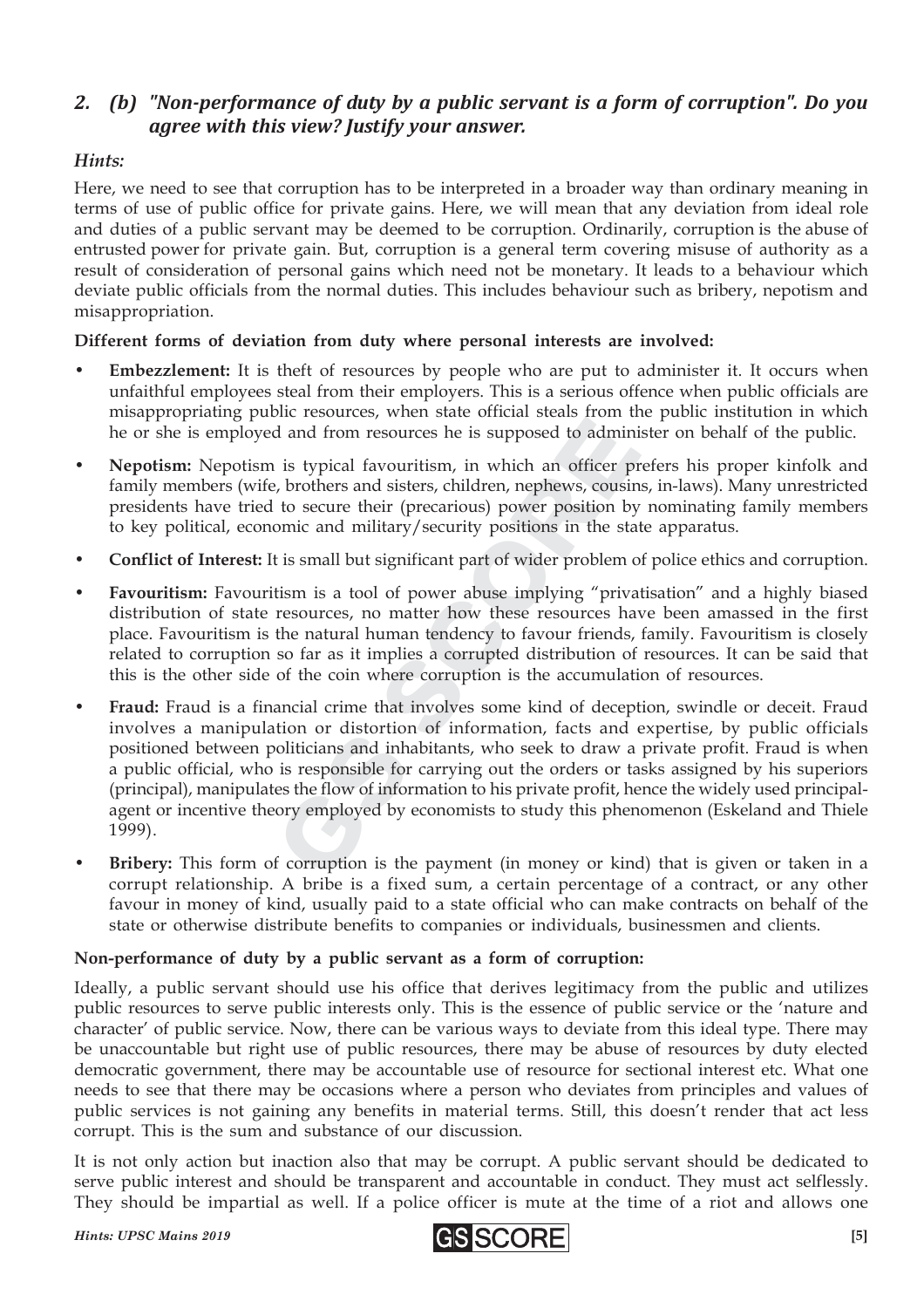community to slaughter another community, he will be deemed to be corrupt because he is not performing his duty adequately. If a policy maker allows certain sections of society to reap benefits of that policy without personally gaining from it, he will be deemed to be corrupt. If a decision is taken on non-objective considerations to give someone some benefit without bringing personal benefits, this decision will make one corrupt.

Hence, we see that whenever public servants act in ways that violates set standards for public servants, they violate their dharma i.e. natural order of things that hold everything together. In ancient Indian texts, going against *dharma* makes one *bhrast*. *Bhrast* basically means deviation and that deviation is from a pre-determined right course of action. That deviation itself is what is enough to make one corrupt and not what fruits or pains that deviations brings to one.

From this paradigm, being non-corrupt is not only an act of omission but a positive act of commission where simply not doing wrong isn't enough but one needs to do the right thing one is supposed to do.

#### *3. (a) What is meant by the term 'constitutional morality'? How does one uphold constitutional morality?*

#### *Hints:*

Morality as we know is individual's sense of right and wrong. Hence, constitutional morality is broadly a metric of what the constitution deems to be right or wrong. The values of any country's constitution depends upon its tradition, its social and cultural movements, the vision of its founding fathers etc. In case of India, the national freedom movement, socio-cultural reform movements, traditions of thousand years, the progressive radical outlook of constituent assembly went into defining what our constitutional morality would be.

dividual's sense of right and wrong. Hence, contitution deems to be right or wrong. The value<br>a, its social and cultural movements, the vision<br>freedom movement, socio-cultural reform mov<br>cal outlook of constituent assembly dividual's sense of right and wrong. Hence, contitution deems to be right or wrong. The values, it is social and cultural movements, the vision freedom movement, socio-cultural reform movial outlook of constituent assembly Very briefly, our constitution believes that inequality is not right (Article 14), injustice is wrong (Preamble), deprivation of human dignity is not right (Article 21) etc. It doesn't deem right deprivation of some fundamental rights of individuals in the name of culture (Article 14). It doesn't allow state to intervene into cultural practices if they don't infringe upon basic rights (Article 29/30). So, these are some ideals our constitution gives to us based on which our society and state that repasts it takes decisions. This is the sum and substance of constitutional morality. This prefix clearly gives a special status to constitutional morality among other competing sources of morality like religion, culture, customs, laws etc.

As we know, India society has unimaginable diversity of all kinds be it language, religion, caste, ethnicity, tribes etc. Each of these impose alternate versions of morality on an individual. They may also be at conflict. Religion ordinarily subjugates women but article 14 treats them equally. Hence, a mutually agreeable set of right and wrong is needed to resolve such conflicts. We cannot allow cultural relativism to prevail as it will lead to chaos.

To uphold constitutional morality, first of all one should know what it is. One should be well versed with not only letter but spirit of constitution. Indian constitution keeps individual growth and progress at the center and attempts to reform existing social practices in this direction. Regressive practices like untouchability, child marriage, gender discrimination etc. have been banned. It upholds individual liberty and sense of dignity. It attempts to create a just society. Hence, in one's actions, one must try to see if golden triangle of article 14, 19 and 21 are reflected or not. One should also keep essence of judicial pronouncements in mind as they clarify what our founding fathers envisaged while making the constitution. Constituent assembly debates can be another way to enter the minds of the makers of constitution. Part 3 and part 4 of the constitution are the most important parts that contain what kind of society India has to become. This part should guide one in taking actions on public life.

If we take leaf from judicial verdicts of recent past, verdicts on section 377, Sabrimala judgment, Aadhar judgment etc. all are guided by this constitutional morality like freedom of individual, equality of treatment, respect for privacy etc. The doctrine of creative interpretation and a good sense is needed to grasp what this morality is. Even such laws which don't go with this spirit should be opposed.

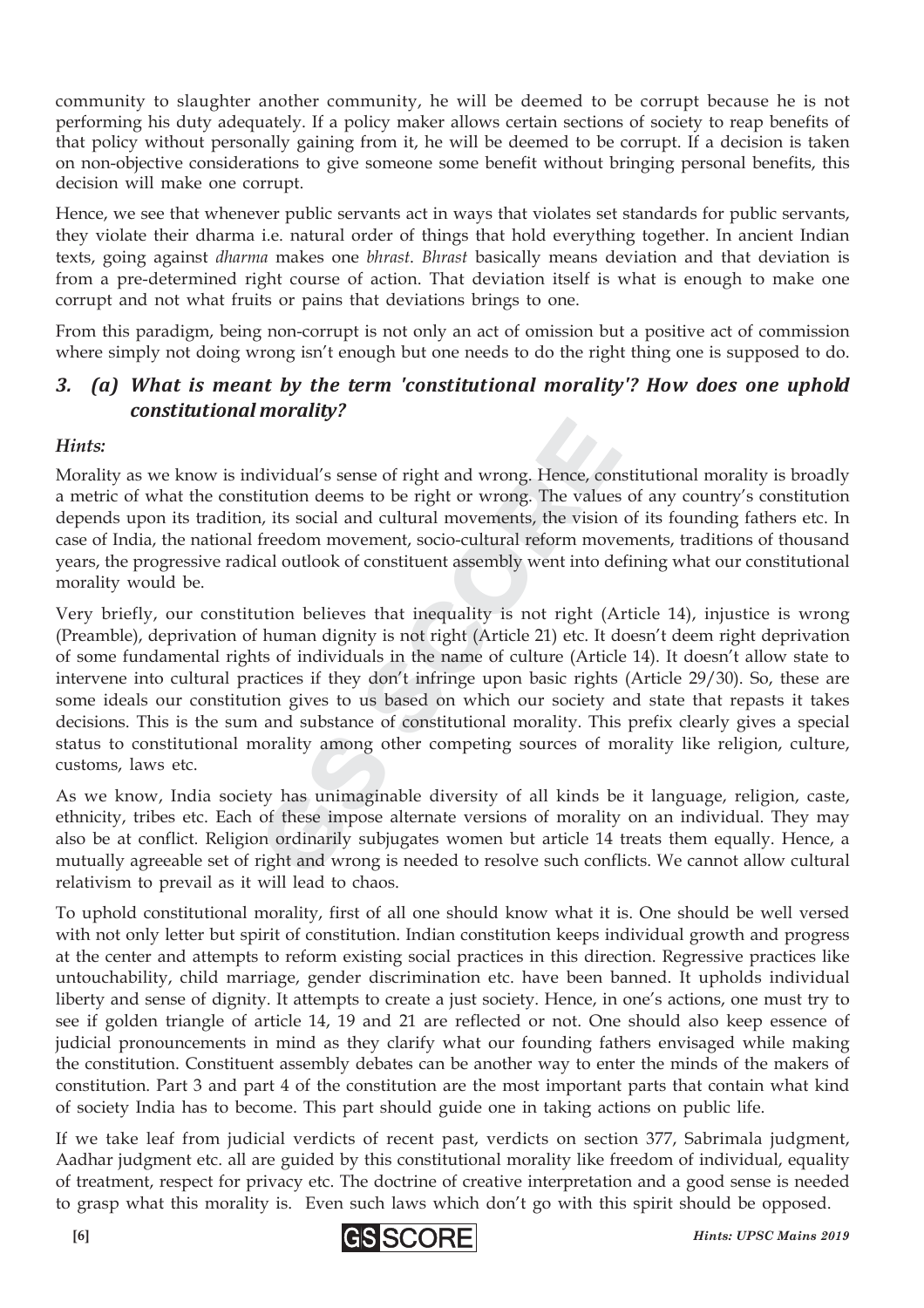#### *3. (b) What is meant by 'crisis of conscience'? How does it manifest in the public domain?*

#### *Hints:*

#### **Conscience and nature of its sanctions:**

Conscience is defined by its inward looking and subjective character, in the following sense, conscience is always knowledge of ourselves, or awareness of moral principles we have committed to, or assessment of ourselves, or motivation to act that comes from within us (as opposed to external impositions). Through our individual conscience, we become aware of our deeply held moral principles, we are motivated to act upon them, and we assess our character, our behavior and ultimately our self against those principles. Reference to the self indicates that, from a psychological point of view, conscience involves introspection, awareness of one's behavior, and self-assessment. Being 'judged' by one's conscience can lead to guilt and other 'punitive' emotions. Conscience refers to a person's sense of right and wrong. Having a conscience involves being aware of the moral rightness or wrongness of one's actions, or the goodness or badness of one's intentions.

In philosophical, religious, and everyday senses, the notion of conscience may include the following separable elements.

- Firstly, conscience may refer to the moral principles and values that a person endorses. In this sense, one can be said to go against conscience, where this means going against one's basic moral convictions.
- Secondly, conscience may refer to a faculty whereby human beings come to know basic moral truths.
- s, and everyday senses, the notion of conscient ay refer to the moral principles and values that to go against conscience, where this means g may refer to a faculty whereby human bein may refer to a faculty whereby human b and everyday senses, the notion of consciently and values the top of the moral principles and values the top of the sense of the sense of this means grad may refer to a faculty whereby human being a may refer to a faculty • A third aspect closely associated with conscience pertains to self-scrutiny: conscience involves a person's examination of his or her own desires, and actions, and connects with sentiments of selfevaluation, such as guilt, shame, regret and remorse. This aspect of conscience is encapsulated in the expression "pangs of conscience," which designates the painful experience of being found morally wanting by the lights of one's own self-scrutiny. Living with painful emotions such as guilt and shame are elements in a "bad conscience".

#### **Freedom of conscience:**

Freedom of conscience is today protected by the United Nations Universal Declaration of Human Rights, which reads: "Everyone has the right to freedom of thought, conscience and religion" (art. 18). Constitution of India also categorically says that freedom of conscience is a fundamental rights and stands to protect it through most immediate means like writ petitions. This is because of cardinal role of conscience in growth and self-realization of an individual. A society cannot become great by dwarfing its own people.

#### **Crisis of conscience:**

Crisis of conscience is a situation in which someone feels worried or uncomfortable because they have done something which they think is wrong or immoral. It is the inability to act based on what one think to be right. It may be due to external obligations to act in certain specific ways. They may be structured customary morality, laws, rules, religion etc. Whatever they may be, the point is a gap between internal and external calling and inability to defend call of conscience. It leads to *erosion of freedom of conscience*.

Problematic is the moral and political debate about the freedom to *act*, or to *refrain from acting*, according to one's conscience, especially where there are professional roles or legal obligations that would demand otherwise. In fact, appeals to conscience and freedom of conscience are often deployed to claim and justify "conscientious objection" to certain activities that someone would otherwise be required to perform. According to those who are against a right to conscientious objection, professional obligations trump any value conscience might have and any principle that might justify conscientious objection.

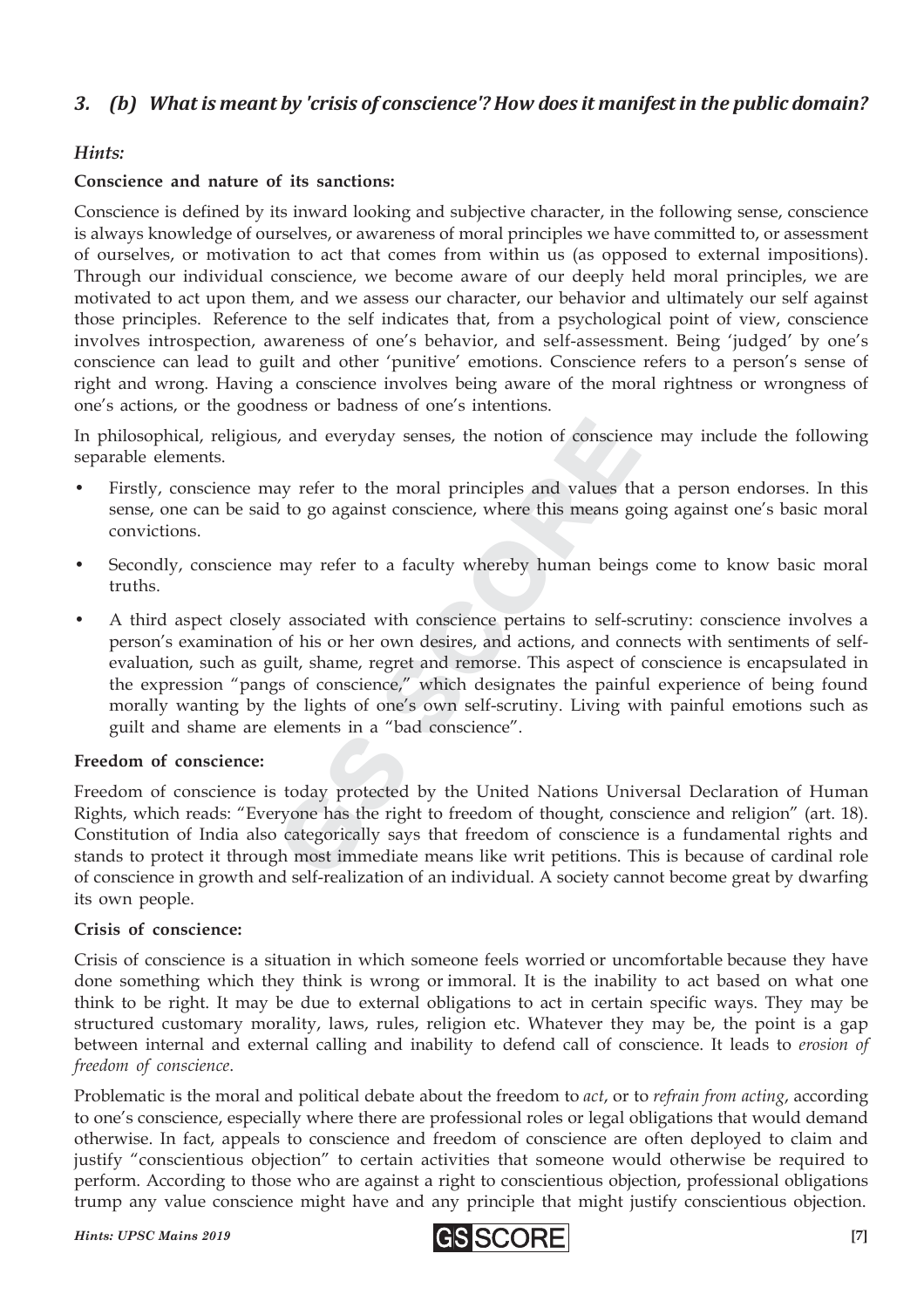#### **Manifestations in public domain:**

Another example is conscientious objection to the *military service* where conscription is in place. Although originally conscientious objection to war was mainly a religious issue, in more recent times the objection to war has been put forward and granted without explicit reference to any religious justification. There may be pacifist opposition to war.

In health care, conscientious objection involves practitioners not providing certain treatments to their patients, based on reasons of morality or "conscience."



Crisis of conscience can at times be so strong that people are forced to commit suicide. This happened with a photo journalist who was covering apartheid Africa struck with famines. His professional ethics didn't allow him to touch any person in the famine ridden area and hence he couldn't help a child. Though his photo shook the conscience of the world, the inability to help and save the child created crisis of conscience in him. Within few days of return from Africa, he committed suicide due to guilt. The person was *Kevin Carter*.

#### *4. (a) Explain the basic principles of citizens' charter movement and bring out its importance.*

#### *Hints:*

It has been recognised the world over that good governance is essential for sustainable development, both economic and social. The three essential aspects emphasised in good governance are transparency, accountability and responsiveness of the administration. The "Citizen's Charters initiative" is a response to the quest for solving the problems which a citizen encounters, day in and day out, while dealing with organisations providing public services. The concept of Citizen's Charter enshrines the trust between the service provider and its users.

The concept was first articulated and implemented in the United Kingdom by the Conservative Government of John Major in 1991 as a national programme with a simple aim: to continuously improve the quality of public services for the people of the country so that these services respond to the needs and wishes of the users.

#### **Principles:**

The basic objective of the Citizen's Charter is to empower the citizen in relation to public service delivery. The six principles of the Citizen's Charter movement as originally framed were:

- **1. Quality:** Improving the quality of services;
- **2. Choice:** Wherever possible;

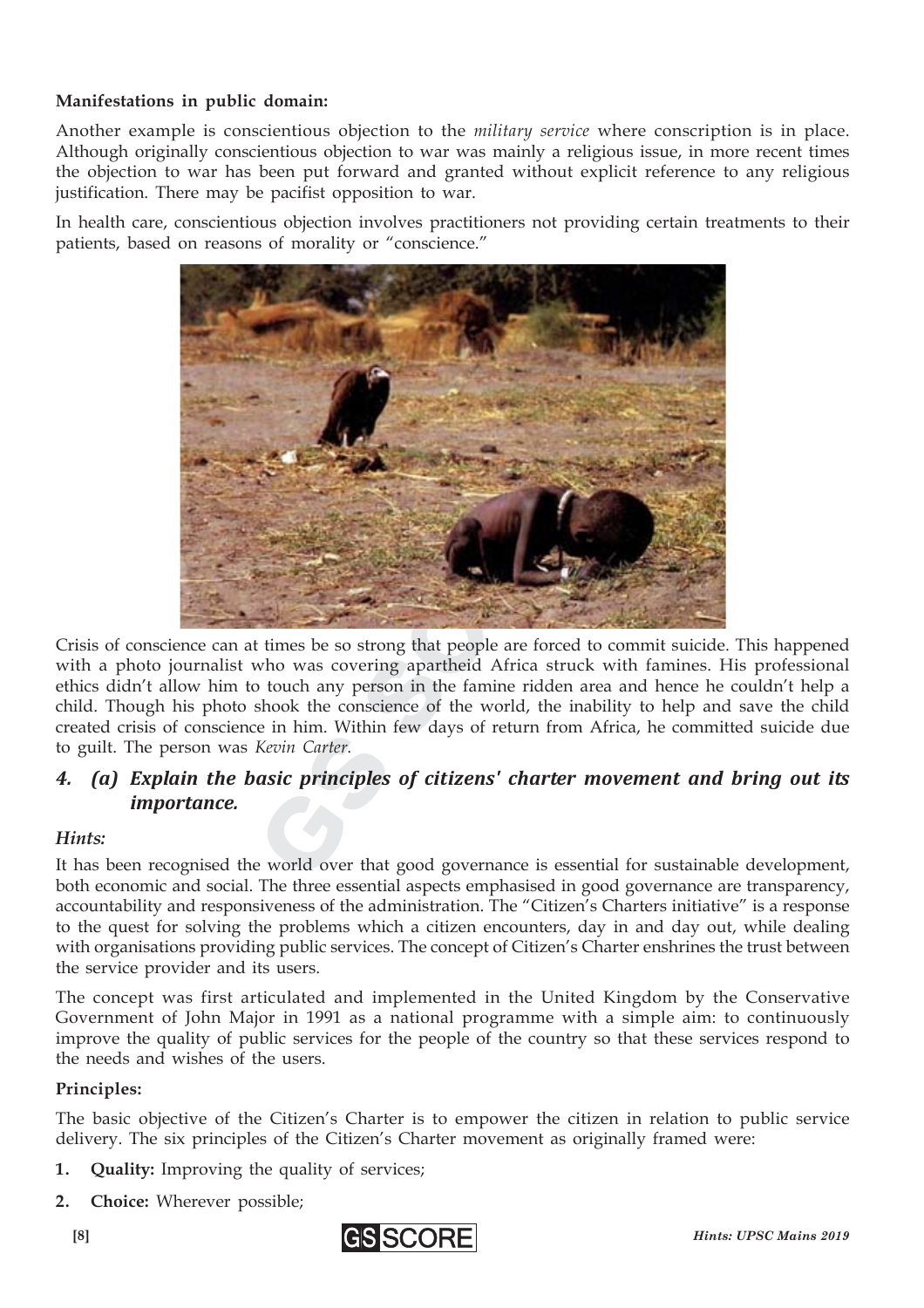- **3. Standards:** Specifying what to expect and how to act if standards are not met;
- **4. Value:** For the taxpayers' money;
- **5. Accountability:** Individuals and Organisations; and
- **6. Transparency:** Rules/Procedures/Schemes/Grievances.

#### **Importance of Citizens' charter and its principles:**

- A Citizen's Charter is the expression of an understanding between citizens and the provider of a public service with respect to the quantity and quality of services the former receive in exchange for their taxes. It is essentially about the rights of the public and the obligations of the public servants. As public services are funded by citizens, either directly or indirectly through taxes, they have the right to expect a particular quality of service that is responsive to their needs and is provided efficiently at a reasonable cost.
- The Citizen's Charter is a written, voluntary declaration by service providers about service standards, choice, accessibility, non-discrimination, transparency and accountability. It should be in accordance with the expectations of citizens. Therefore, it is a useful way of defining for the customers the nature of service provision and explicit standards of service delivery.
- A further rationale for the Charters is to help change the mindset of the public official from someone with power over the public to someone with the right sense of duty in spending the public money collected through taxes and in providing citizens with necessary services. However, the Citizen's Charter should not simply be a document of assurances or a formula which imposes a uniform pattern on every service.
- It is meant to be a tool kit of initiatives and ideas to raise the level of standards and service delivery and increase public participation, in the most appropriate way.
- The Charter should be an effective tool to ensure transparency and accountability and should help deliver good governance if implemented vigorously by the government departments.

#### **Critical reflection on nature of sanction:**

the expectations of citizens. Therefore, it is a tof service provision and explicit standards of<br>or the Charters is to help change the minds<br>over the public to someone with the right s<br>over the public to someone with the r is a use expectations of citizens. Therefore, it is a unit of service provision and explicit standards of or the Charters is to help change the minds over the public to someone with the right s d through taxes and in provi However, these promises are not enforceable in a court of law, thus its implementation depends on the moral reasoning of the individuals. Charters are both ethically and morally binding on public authorities but these are not legally binding decisions. The content of the charter is not justiciable. A citizen cannot sue an organization for not abiding by its self-proclaimed standards of service embodied in a citizen's charter. The charter may thus be seen as only emphasizing the moral dimensions of civil service accountability.

Publication of citizen's charter on the walls and website has a demonstration effect. It educates people. The moment people get to know their entitlements, information hierarchy breaks down to some extent. It brings in black and white the duty and rights of officers and people respectively. This parity in knowledge itself puts public officers in a discomfort. They come under scanner regarding the efficiency of work. Despite absence of legal sanction, the sheer presence of public eyes activates moral compass of the officer. Public shaming is a key source of motivation for people to do well. Nobody appreciates social boycott or downgrading in the eyes of people. The possibility of being asked questions and subsequent embarrassment by civil society makes officer's work for the spirit of the service.

#### *4. (b) There is a view that the official secrets act is an obstacle to the implementation of the Rights to Information act. Do you agree with the view? Discuss.*

#### *Hints:*

Recently, the government has sought action against The Hindu newspaper and news agency ANI under Official Secrets Act, 1923 for publishing documents related to India's deal to buy 36 Rafael jets from France. Judiciary however made it crystal clear and dispelled the doubts many of us have regarding Officials Secrets Act being an obstacle in effective implementation of Right to Information Act.

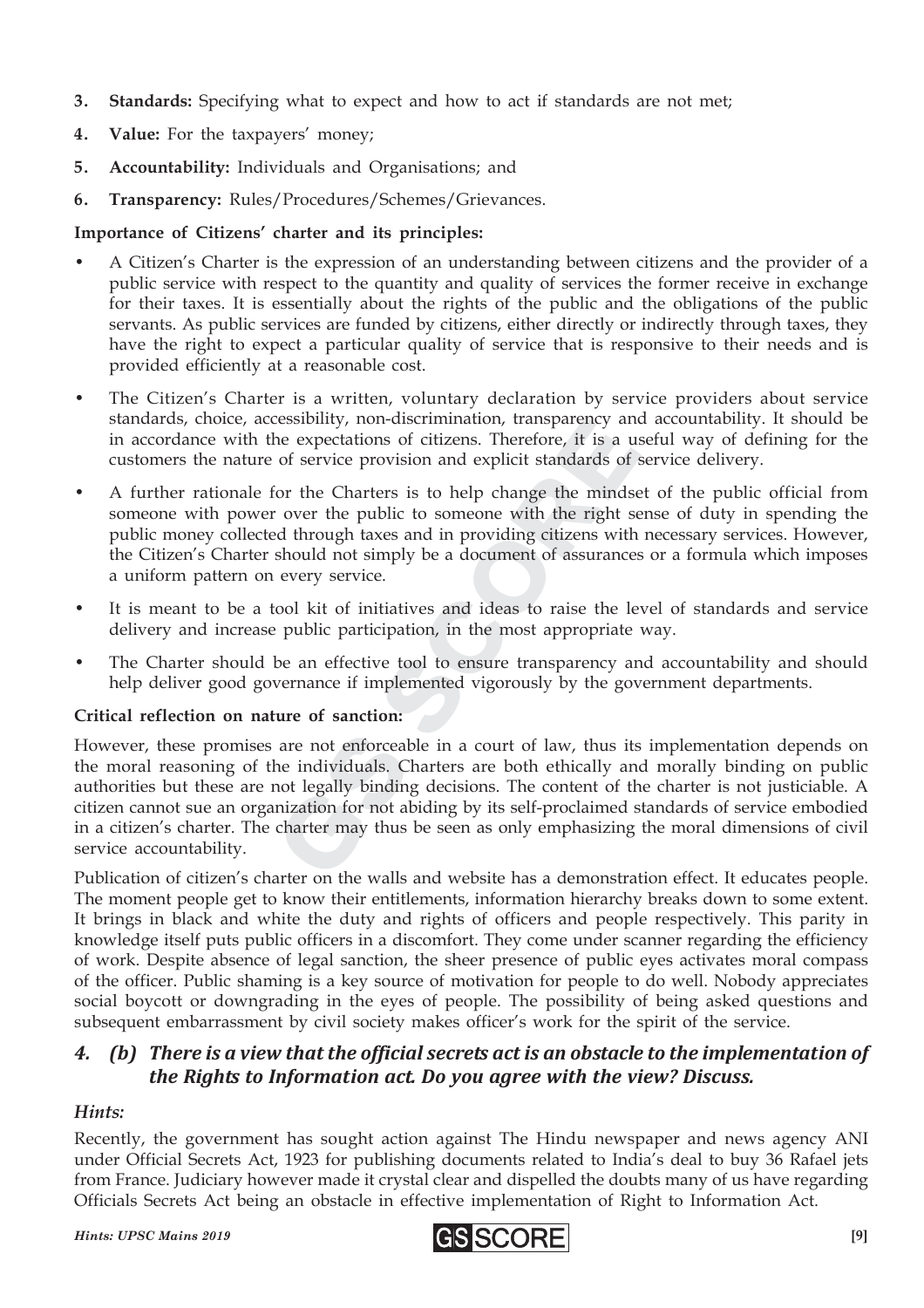Following are the provisions that clarify what happens when OSA and RTI act come into interaction and have conflict:

- Whenever there is a conflict between the two laws, the provisions of the RTI Act override those of the OSA.
- Section 22 of the RTI Act states that its provisions will have effect notwithstanding anything that is inconsistent with them in the OSA.
- Similarly, under Section 8(2) of the RTI Act, a public authority may allow access to information covered under the OSA, "if the public interest in disclosure outweighs the harm to the protected interests".
- Section 24, which mandates even security and intelligence organisations to disclose information on corruption and human rights violations.

#### **Inference about OSA being an obstacle in implementation of RTI Act:**

One needs to understand that when RTI movement was gathering momentum, the debate between need for secrecy and need for transparency already existed. Beyond a point, it was not acceptable to those leading the movement to accept only dilution of OSA but they demanded a full-fledged RTI Act. Hence, the way RTI Act has been crafted and provisions put very much takes care of the fact that OSA must not become a roadblock in releasing the information. If we closely read above provisions, it becomes quite clear that OSA, for one, is not an obstacle. In case of conflict, law is clear to give way to RTI.

But yes, there are many other issues that don't allow for effective implementation of RTI Act. We will discuss them as follows:

#### **Issues in effective implementation of RTI Act:**

- If or transparency already existed. Beyond a ent to accept only dilution of OSA but they den<br>as been crafted and provisions put very much<br>ock in releasing the information. If we closely rea<br>me, is not an obstacle. In case If or transparency already existed. Beyond a p<br>nt to accept only dilution of OSA but they den<br>as been crafted and provisions put very much the<br>ck in releasing the information. If we closely rea<br>ne, is not an obstacle. In c While the Act has been clear in defining the responsibility of the appropriate Government, with respect to creating awareness on the Act, there has been lack of initiative from the Government's side. The efforts made by appropriate Governments and Public Authorities have been restricted to publishing of rules and FAQs on websites. These efforts have not been helpful in generating mass awareness of the RTI Act. As compared to RTI Act the common citizens (and disadvantaged communities) are significantly more aware of other Government schemes focused on socio-economic development.
- As per the Act, the information has to be provided within the stipulated time. However as per our survey it was highlighted by the PIOs that they are challenged to provide the information within the stipulated time due to inadequate record management procedures with the Public Authorities. It is a known fact that the record keeping process within the Government is a big challenge. This situation is further aggravated due to non-availability of trained PIOs and the enabling infrastructure (computers, scanners, internet connectivity, photocopiers etc.). Public Authorities need to meet the requirements of the RTI Act to review their current record keeping procedures and other constraints and plan out the resources.
- The training of PIOs is a big challenge primarily due to a) huge number of PIOs to be trained b) frequent transfers of PIOs to other posts. The training institutions also possess a huge constraint with respect to the availability of training resources. Also, it was observed that in the current manner of providing training, there is a low involvement of the Public Authority and an inadequate sense of urgency in getting their PIOs trained.

#### • **The situation can be summarized as follows:**

- The current record management guidelines at Centre and in most states are not geared to meet the requirements specified under the RTI Act.
- There is lack of any electronic document management system in any of the Departments (basis the Information Provider Survey).
- Majority of the PIOs surveyed do not even maintain the list of RTI applications electronically.



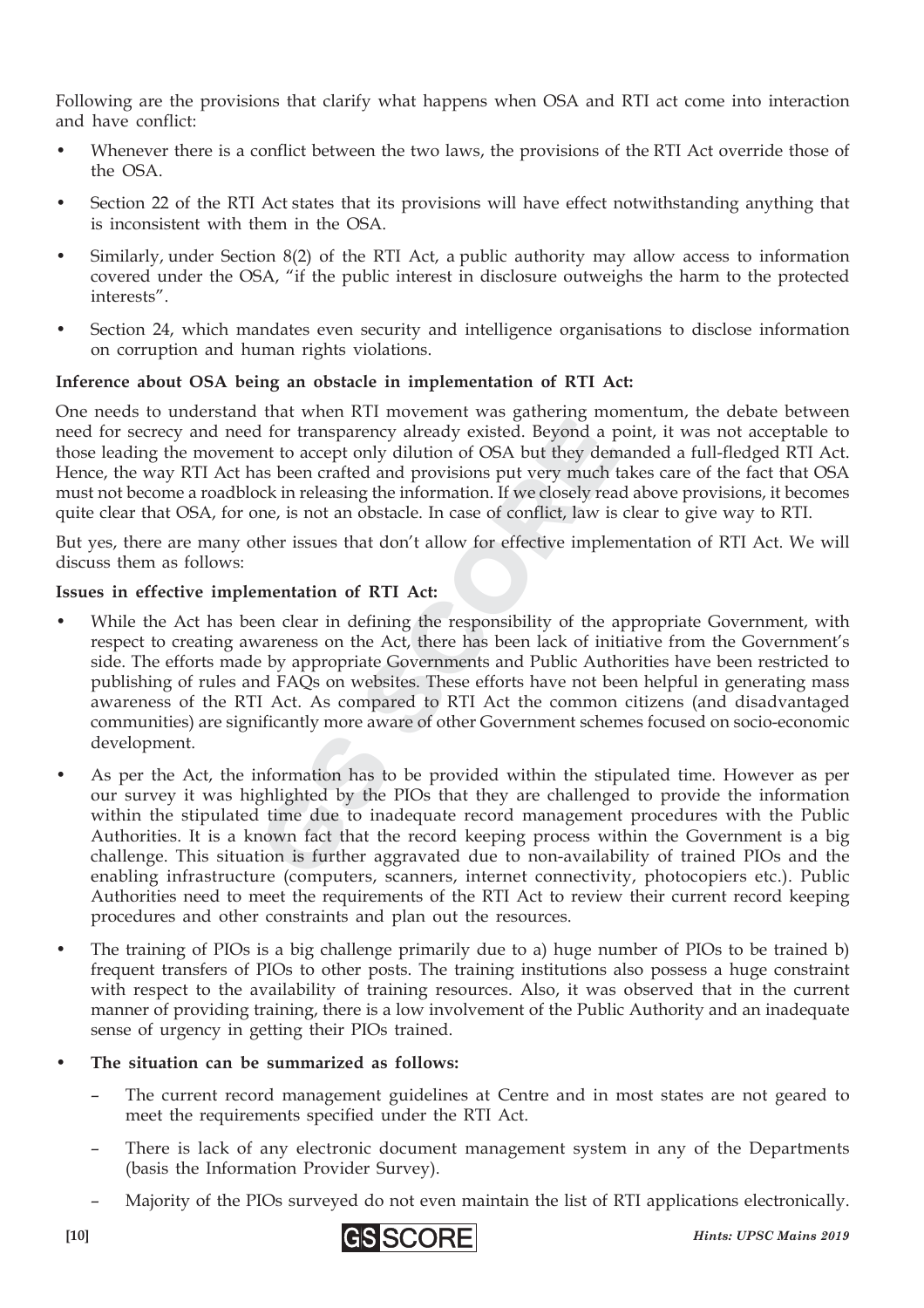- As has been mentioned earlier, the issue of implementation of the RTI Act at an operational level rest with the Public Authority. The appropriate Government and Information Commission can play only a facilitative and adjudicative role. Unless the Public Authorities assess the issues of implementation and identify resources required, there would not be any focus on implementation.
- During the information seeker survey it was noted that there is no centralized data base of RTI (at the State/Centre level) applicants (which was one of the reasons resulting in delay in conducting the survey). Given the current situation, neither the State Government nor the State Information Commission is in a position to confirm the number of Public Authorities within a Department and therefore the details on the number of applications filed.
- One of the most important roles of the Information Commission is to monitor and review the Public Authority and initiate actions to make them comply with the spirit of the Act. However this has been one of the weakest links in the implementation of the Act. It is acknowledged and appreciated that the Information Commissions have been primarily been spending most of their time in "hearings" and disposing of appeals. However monitoring the Public Authority for compliance of the Act is also an important aspect of the role of the Information Commission, which could result in reducing the number of appeals.
- The pendency at the Information Commission is a huge challenge. Unless and until the pendency is kept at manageable level, the objective of the Act would not be met. High pendency of appeals is due to non-optimal processes for disposing of appeals and complaints.
- The benefits of setting up regional offices far outweigh the initial capital costs involved in setting them up.

#### **Conclusion:**

Rather than getting carried away by draconian provisions of OSA, the need is to look at the entire process of RTI act and mend the loopholes as highlighted above. Improvements at levels of people, institutions and government functionaries is needed.

#### *5. (a) What do you understand by probity in governance? Based on your understanding of the term, suggest measures for ensuring probity in government.*

#### *Hints:*

In reducing the number of appeals.<br>Information Commission is a huge challenge.<br>Processes for disposing of appeals and compare and reducing the objective of the Act would not be r<br>I processes for disposing of appeals and co Frequencies the number of appeals.<br>Information Commission is a huge challenge. If level, the objective of the Act would not be m<br>processes for disposing of appeals and comp<br>g up regional offices far outweigh the initial c The quality of having strong moral principles; honesty and decency can be understood as probity. But there's a slight difference, whereas on one hand honesty is about being truthful and transparent, not hiding facts and not lying, probity on the other hand is when there comes an outwards orientation to it, when one attempts to appear to be honest, when one makes sure that people get to know that one is not dishonest or simply it is the evidence of ethical behaviour in a particular process. Probity in governance is an essential requirement for efficient and effective delivery of socio economic development and governance through strict adherence to code of ethics based on honesty, integrity and impartiality, confidentiality and transparency. An important requisite for ensuring probity in governance is absence of corruption. The other requirements are effective laws, rules and regulations governing every aspect of public life and, more important, an effective and fair implementation of those laws, etc. Indeed, a proper, fair and effective enforcement of law is a facet of discipline.

There are several Objectives of probity in governance:

- To ensure accountability in governance
- To maintain integrity in public services
- To ensure compliance with processes
- To preserve public confidence in government processes
- To avoid the potential for misconduct, fraud and corruption

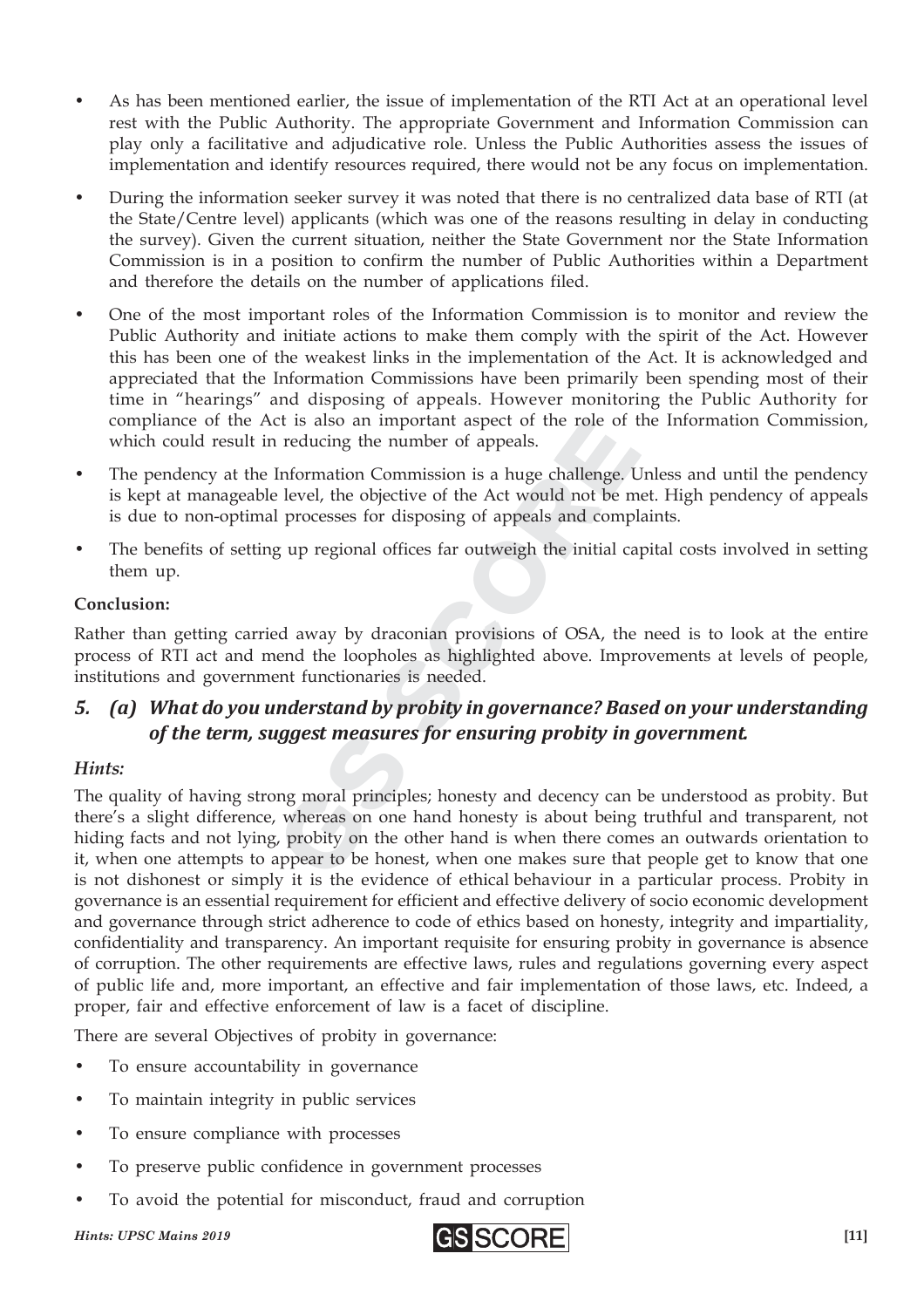Probity in governance is basic requirement for successful operation of governance. It is defined as a risk management approach ensuring procedural integrity. It is concerned with procedures, processes and systems rather than outcomes. It requires people to act ethically, impartially, honestly and with fairness. To make probity governance effective, government has to eliminate corruption. The other requisites of probity are effective laws, rules and regulations governing every feature of public life and an effective and reasonable implementation of those laws.

For ensuring probity in governance, several measures are necessary, some of which are mentioned herein below:

- Need for enforcing section 5 of the Benami Transactions (Prohibition) Act, 1988
- Necessity for a law providing for confiscation of illegally acquired assets of public servants
- Enactment of a Public Interest Disclosure Act strengthening of whistleblower act, RTI act etc.
- Necessity for enacting a Lok Pal Bill in addition to the Central Vigilance Commission Act
- Strengthening of the Criminal Judicial System
- Sense of Discipline- instilled by head of organisations and leaders of society. Example: Lal Bahadur Shastri used to pay when his sons used official car.
- Behavioral change in bureaucrats through training, performance appraisal, inculcation of values like empathy and compassion.
- E-Governance- use of ICT for transparency. It would also help in anonymous complaint against public servants by ordinary people.

#### **Conclusion:**

Instilled by head of organisations and leaders of<br>when his sons used official car.<br>bureaucrats through training, performance a<br>mpassion.<br>f ICT for transparency. It would also help in<br>dinary people.<br>te rules and regulations stilled by head of organisations and leaders of<br>
then his sons used official car.<br>
bureaucrats through training, performance ap<br>
mpassion.<br>
ECT for transparency. It would also help in<br>
dinary people.<br>
e rules and regulatio So, a mixture of adequate rules and regulations, creating conducive administrative processes and development of ethical competence is needed to ensure probity in governance. Too much dependence should not be on external mechanisms because this always keeps a possibility of breach but focus should be ultimately to create men of strength and character who uphold such values on their own.

#### *5. (b) "Emotional Intelligence is the ability to make your emotions work for you instead of against you." Do you agree with this view? Discuss.*

#### *Hints:*

#### *"In order to have anything like a complete theory of human rationality, we have to understand what role emotion plays in it."* **– (Herbert Simon, American Nobel Laureate scientist)**

At the point of decision, emotions are very important for choosing. In fact even with what we believe are logical decisions, the very point of choice is arguably always based on emotion. As Dr. Simon and others have pointed out, emotions influence, skew or sometimes completely determine the outcome of a large number of decisions we are confronted with in a day. Therefore, it behooves all of us who want to make the best, most objective decisions to know all we can about emotions and their effect on our decision-making.

People who are emotionally intelligent don't remove all emotions from their decision-making. They remove emotions that have nothing to do with the decision. The secret to making smarter decisions that aren't swayed by your current emotions, particularly when your emotions are unrelated to the decision at hand, could lie in emotional intelligence. Emotional intelligence is a term used in psychology to signal the ability to identify and control both your and others' emotions, and to apply that ability to certain tasks.

Decisions, especially decisions involving risk, are often guided by emotions, such as anxiety, that in fact emerge from completely unrelated events. Emotionally intelligent leaders are less likely to make a mistake with "incidental" anxiety because they recognize the irrelevant source of their emotions. Leaders can also help others reduce the impact of incidental anxiety by simply pointing out the true source of their emotions.

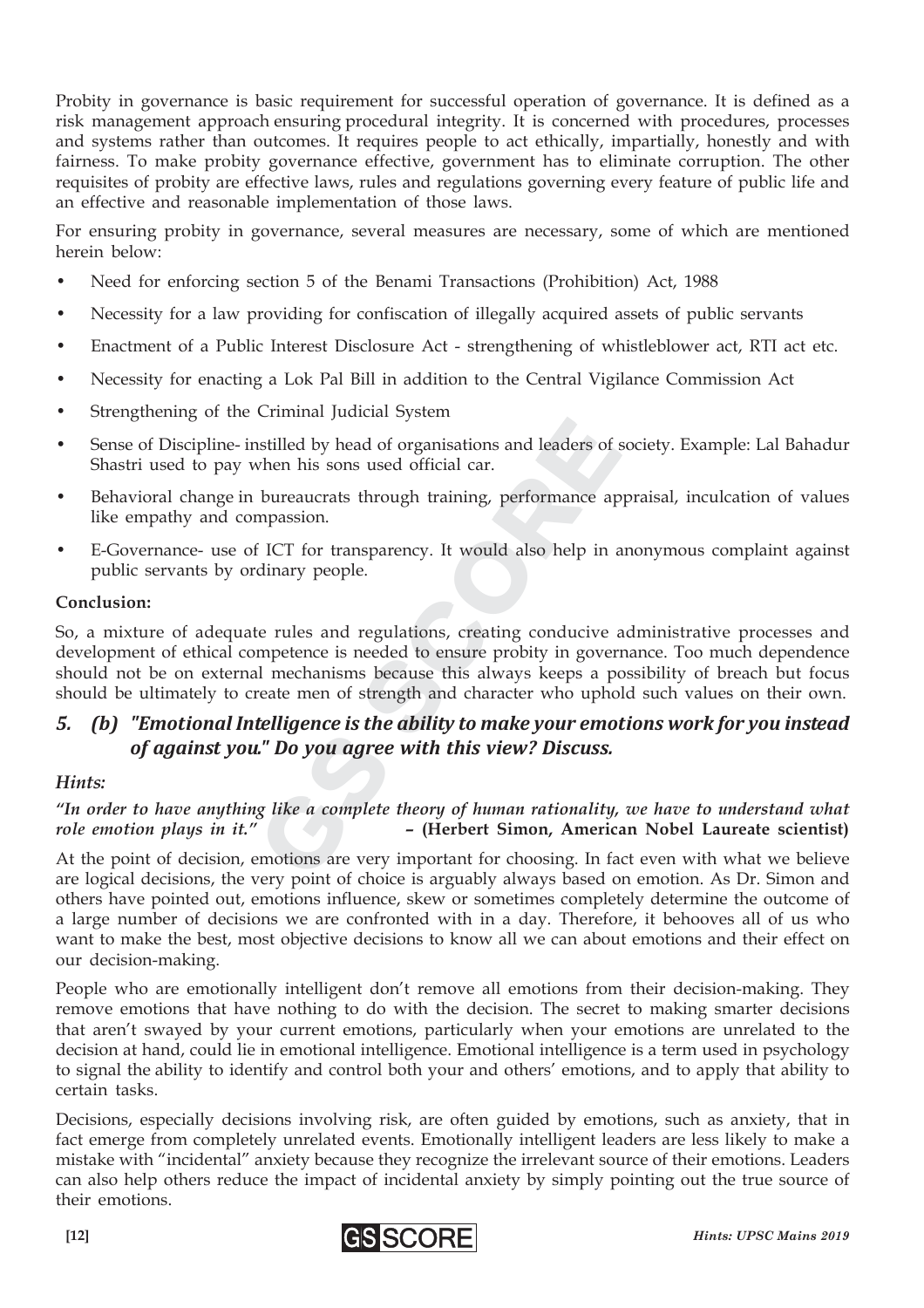Leaders who perceive and relate to the emotions of those they direct are going to be seen as more caring and understanding leaders. Leaders who can better manage their own emotions will also develop more positive relationships with subordinates and superiors. Finally, emotionally intelligent negotiators have been proven to be more effective.

Only when we see this final result can we effectively utilize knowledge of emotions and feelings in the decision making process. Instead, if we try to understand that any particular emotion, say, disgust, will result in a feeling of, say, "loathing" or "judgmental" or "detestable," then we can better evaluate the matter and take the better action. Leaders must not allow incidental emotions to color their decisionmaking, especially involving risks. Leaders are often warned to pay attention to assumptions and biases.

#### **Ways to make emotions work for you in decision making process:**

- Name what you are deciding.
- Recognize and name all feelings you are experiencing in connection with the decision.
- Bring your feelings inward to identify its root cause (an emotion).
- Process that emotion, not one of its symptoms (a feeling).
- Be aware of whether you want to make a decision from this specific emotion or if you want to adjust the course.

Of course, you also need to do all the usual things you frequently hear about as conducive to objective decision making, such as avoiding making decisions when you are tired, stressed or being influenced by non-objective actors. Nevertheless, identifying the root or emotional basis of your feelings will go a long way toward improving your decision making.

#### *6. What do each of the following quotations mean to you?*

#### *(a) "An unexamined life is not worth living." - Socrates*

#### *Hints:*

not one of its symptoms (a feeling).<br>
you want to make a decision from this spec<br>
to do all the usual things you frequently hear a<br>
avoiding making decisions when you are tire<br>
evertheless, identifying the root or emotiona not one of its symptoms (a feeling).<br>
you want to make a decision from this spect<br>
o do all the usual things you frequently hear a<br>
avoiding making decisions when you are tired<br>
evertheless, identifying the root or emotion Socrates was a Greek moral philosopher and a proponent of virtue ethics. In his times, philosophers normally agreed that knowledge is something that brings virtue to person. Being virtuous was end in itself for some and a means to good life for others. Hence, examination of your life, its ends, its meaning, raising questions like what is a life worth living etc. were necessary to find problems with and limitations of present state of living.

For me, it means that simply living i.e. following gives goals of life through already chartered paths is not a good way to live and shrinks the canvas of life. Each one of us should sometime in our lives must question the things around us, the norms that we live under, the goals that we are made to chase as adult members of a cultural community, the roles we are expected to engage in etc. One must fundamentally doubt everything at least theoretically not to disrupt everything but to get clarity about what is good and what is bad in what one does normally. It makes us authentic and helps us realize our true selves. It creates originality in our being. This makes our lives truly ours. It doesn't reduce us to a cog in the wheel of large societal necessities. Basically, this examination is a quest to become a free individual where grammar of one's life is based on conscious, free choices one makes.

#### *6. (b) "A man is but the product of his thoughts. What he thinks, he becomes." - M.K.Gandhi*

#### *Hints:*

This quote explains how one's thoughts largely determine what one becomes. This is because, borrowing from John Locke, human mind is a clean slate at the time of birth. With socialization, it learns. So, it is what we think develops into our attitude. This attitude reflects in our behaviors also.

If one thinks positively, a sense of hope and optimism will develop. This will push person to take lead, act and affect change. On the contrary, if one thinks negatively, it breeds hopelessness and pessimism. It chokes initiative.

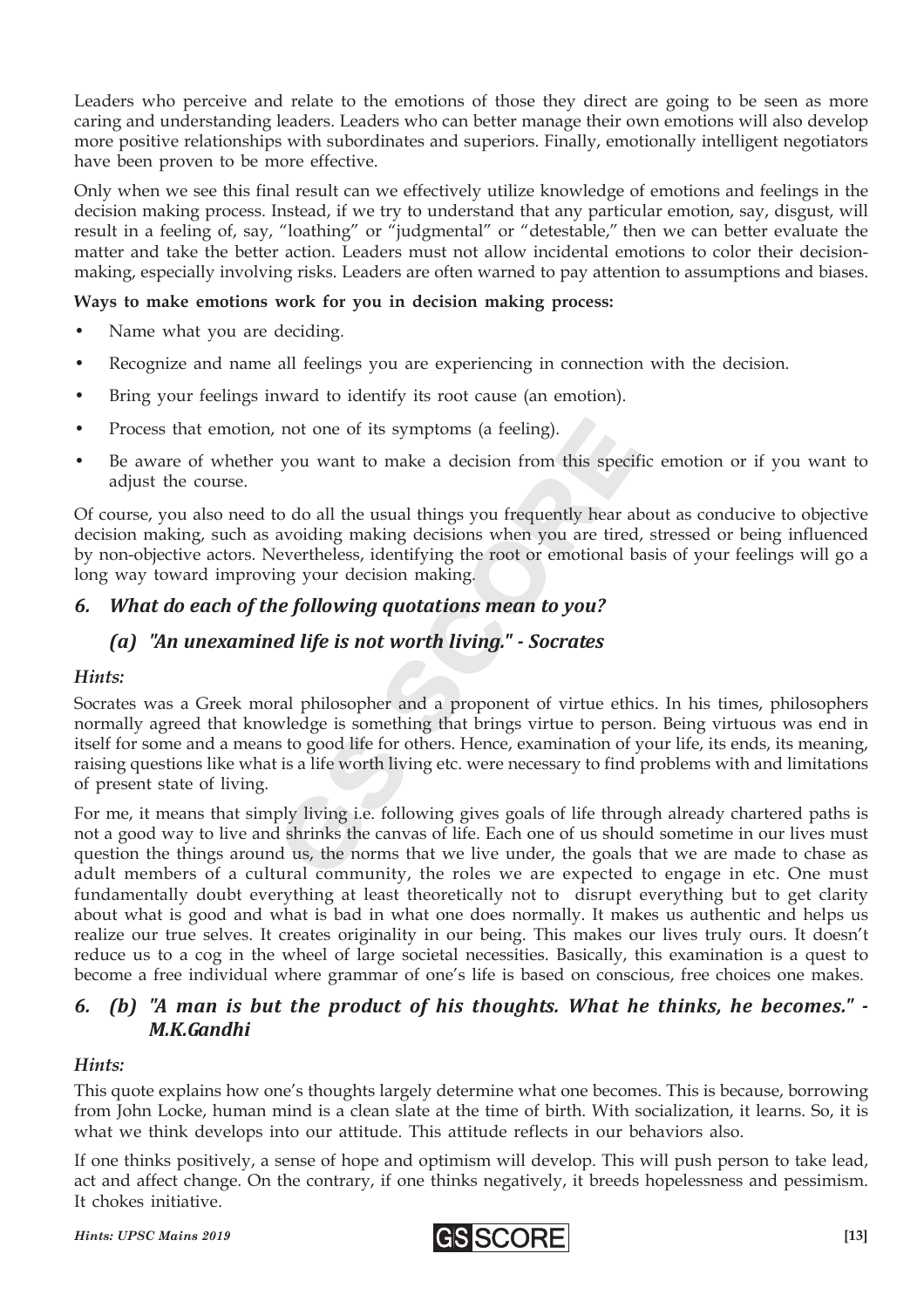This can be corroborated with various examples. Hitler, at his cognitive level, was adamant that Jews were responsible for all the problems of Germany. This developed into a feeling of hatred and manifested into behavior of anti-Semitism. On the contrary, Mandela understood that forgiveness is better than revenge and justice is better than reconciliation. This thought converted into an attitude of humility and compassion and manifested into post-apartheid policy of Mandela.

This is so because our thoughts are seeds of our attitude and behaviors. This can be understood through analyzing Cognitive, Affective and Behavioral components of attitude formations. In ancient Indian texts also, it has been advised to keep thoughts high and clean as what we continuously think becomes our *Vritti*. This becomes our disposition and goes out of conscious control also. In long term, guiding our small actions, without our realizing, it determines our destiny.

#### *6. (c) "Where there is righteousness in the heart, there is beauty in the character. When there is beauty in the character, there is harmony in the home. When there is harmony in the home, there is order in the nation. When there is order in the nation, there is peace in the world." - A.P.J. Abdul Kalam*

#### *Hints:*

To me, this quote basically means that it is individual moral conduct that determines what kind of world we make. Socrates argues that state is individual writ large. It is also said that people make institutions and institutions build nations. Elsewhere, we have seen that states are not moral agents but humans are. What these statements together indicate that the unit of our world is ultimately individual and his moral conduct.

It is individual moral conduct<br>argues that state is individual moral conduct<br>argues that state is individual writ large. It<br>ms build nations. Elsewhere, we have seen th<br>nese statements together indicate that the ur<br>conduct ly means that it is individual moral conduct<br>argues that state is individual writ large. It<br>is build nations. Elsewhere, we have seen tha<br>ese statements together indicate that the un<br>conduct.<br>es about grand changes that sh Rather than giving speeches about grand changes that should come in world, one should work on his moral framework. That will pass on to next generation through socialization. A society or community will uphold the values that each family constituting it upholds. This is because ethics helps build relationships. A society with good value system will elect such government. That government will be accountable to people and make appropriate policies. Amartya Sen argues that in a democracy, people get the government they deserve. This way, we can realize that ultimate values guiding our civilization at a particular time will be average of what majority of individuals feel strongly about. If people are largely honest, as in Japan, its politics will be in accordance. It people are corrupt, it will also get reflected in all institutions.

Hence, Gandhi said that be the change you want to see in the world.

#### **Section - B**

*7. You are the heading the rescue operations in an area affected by severe natural calamity, thousands of people are rendered homeless and deprived of food, drinking water and other basic amenities. Rescue work has been disrupted by heavy rainfall and damaged to supply routes. The local people are seeding with anger against the delayed limited rescue operations. When your team reaches the affected area, the people there heckle and even assault some of the team members. One of your team members is even severely injured. Faced with this crisis some team member pleads with you to call off the operations freeing threats to their life.*

*In such trying circumstances, what will be your response? Examine the qualities of a public servant which will be required to manage the situations.*

#### *Hints:*

This is a case to demonstrate Crisis Leadership. The situation is in demand of leadership skills that can find solutions where there is lack of cooperation from public, the supplies are disrupted, and the team is demotivated. I am faced with competing priorities to undertake rescue operations, manage anger of victims and keep the team motivated amidst crisis. The problem is that all these three goals are

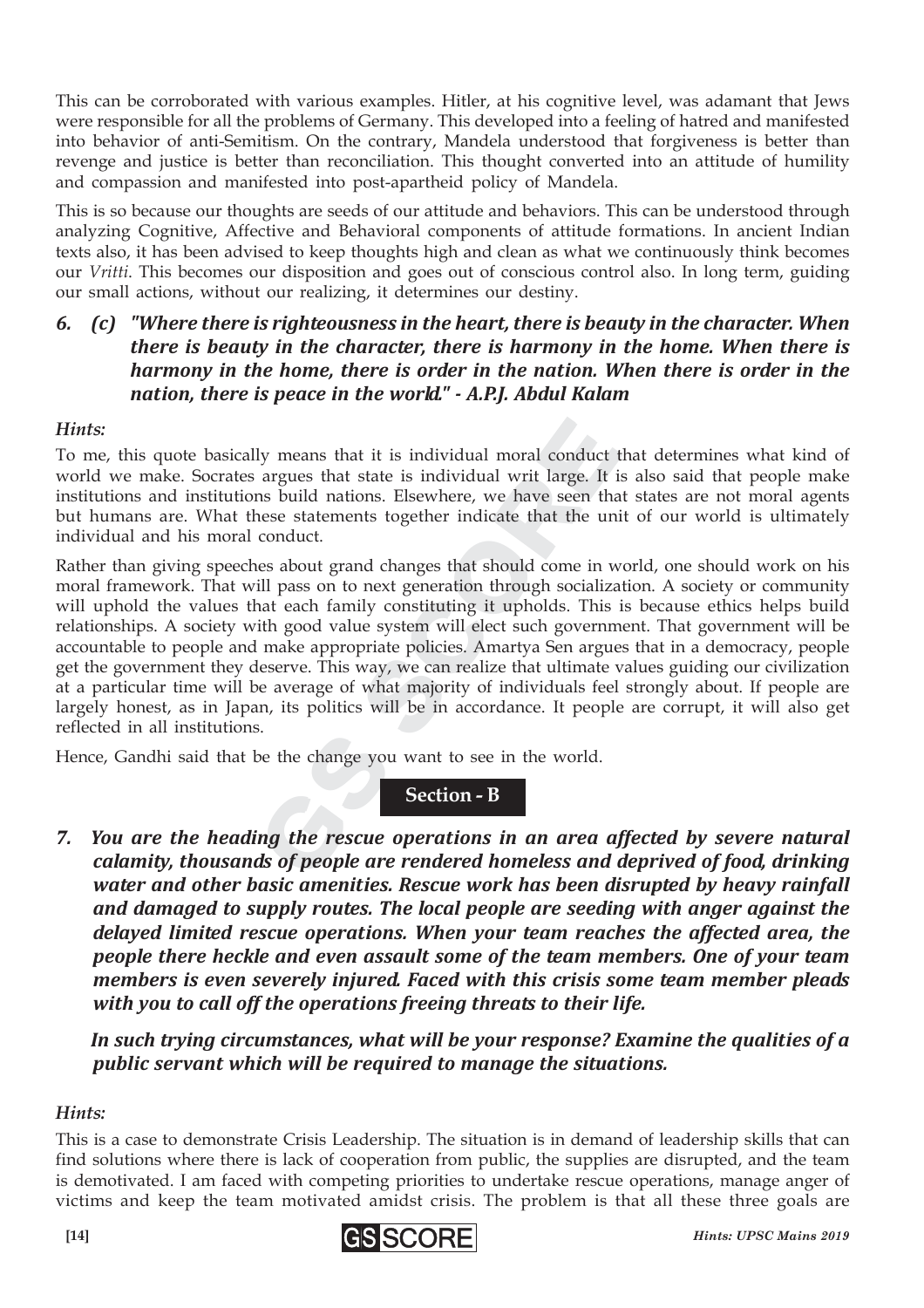interrelated and posed as challenge simultaneously. Without the team being motivated, the rescue work cannot be effective. Without stopping of manhandling, the team won't be motivated. Without the rescue being effective and visible, the anger of victims won't be manageable. Hence, all three need to be dealt with simultaneously.

Still, it is action of the team that can cut some ice with the victims. It is the tangible hope that administration is in work that can appease people. Only rhetoric will not pacify them.

#### **Following are the qualities needed to manage the situation:**

- 1. Dedication to public services to muster up all resources and will to solve the problem
- 2. Presence of mind and ability to find innovative solutions
- 3. Leadership Qualities for leading by example, acting as role model, inspiring and instilling confidence and show motivational capacity to energize the team
- 4. Compassion towards victims of the calamity
- 5. Emotional Intelligence to not let anger, frustration etc. to deviate me from work at hand and to understand frustration of victims and empathize with them

#### **Response in order:**

- e to not let anger, rrustration etc. to deviate in the control of victims and empathize with them<br>not victims and empathize with them<br>nut rescue operations at top priority and ignor<br>ne people see that administration is in Example to not let anger, rrustration etc. to deviate in<br>the of victims and empathize with them<br>tut rescue operations at top priority and ignore<br>expeple see that administration is in action<br>mandling. This is where values l 1. Motivating team to put rescue operations at top priority and ignore for a while anger of victims. This is because till the people see that administration is in action to save and help them, their anger will not come under control. Here, team members need to put service before self and bear with and ignore manhandling. This is where values like compassion, dedication to public service and emotional intelligence will be out to test.
- 2. First securing women, elderly and children will be my priority because they are the ones who are most vulnerable. When people will see their children being saved by the administration, it is possible that they will come in cooperation.
- 3. Shifting dislocated people to a makeshift arrangement to take advantage of economies of scale. Community resilience is tested at times of crisis. People at one common place can be supplied basic amenities more easily. It will also be administratively easy to manage people at one common place.
- 4. Restoration of basic supplies like food, water and medicine by roping in Special Forces if needed.
- 5. Contacting superior authorities to update them about situation, seeking guidance and asking for help.
- 6. Roping in civil society to help in rescue operations.
- 7. Asking for able bodied youth to help administration in the operations.
- 8. Once emergency situation gets normalized, restoration of normal life by relocating people to their original places and undertaking reconstructions.
- *8. Honesty and uprightness are the hallmarks of civil servants. Civil servants possessing these qualities are considered as a backbone of any strong organizations. In the line of duty, they take various decisions, at time some become bonafide mistakes. As long as such decisions, are not taken intentionally and do not benefit personally, the officer cannot be said to be guilty. Though such decisions may, at times, lead to unforeseen adverse consequences in the long term. In the recent past, a few instances have surfaced wherein civil servants have been implicated for bonafide mistakes. They have often been prosecuted and even imprisoned. These instances have greatly rattled the moral fiber of the civil servants.*

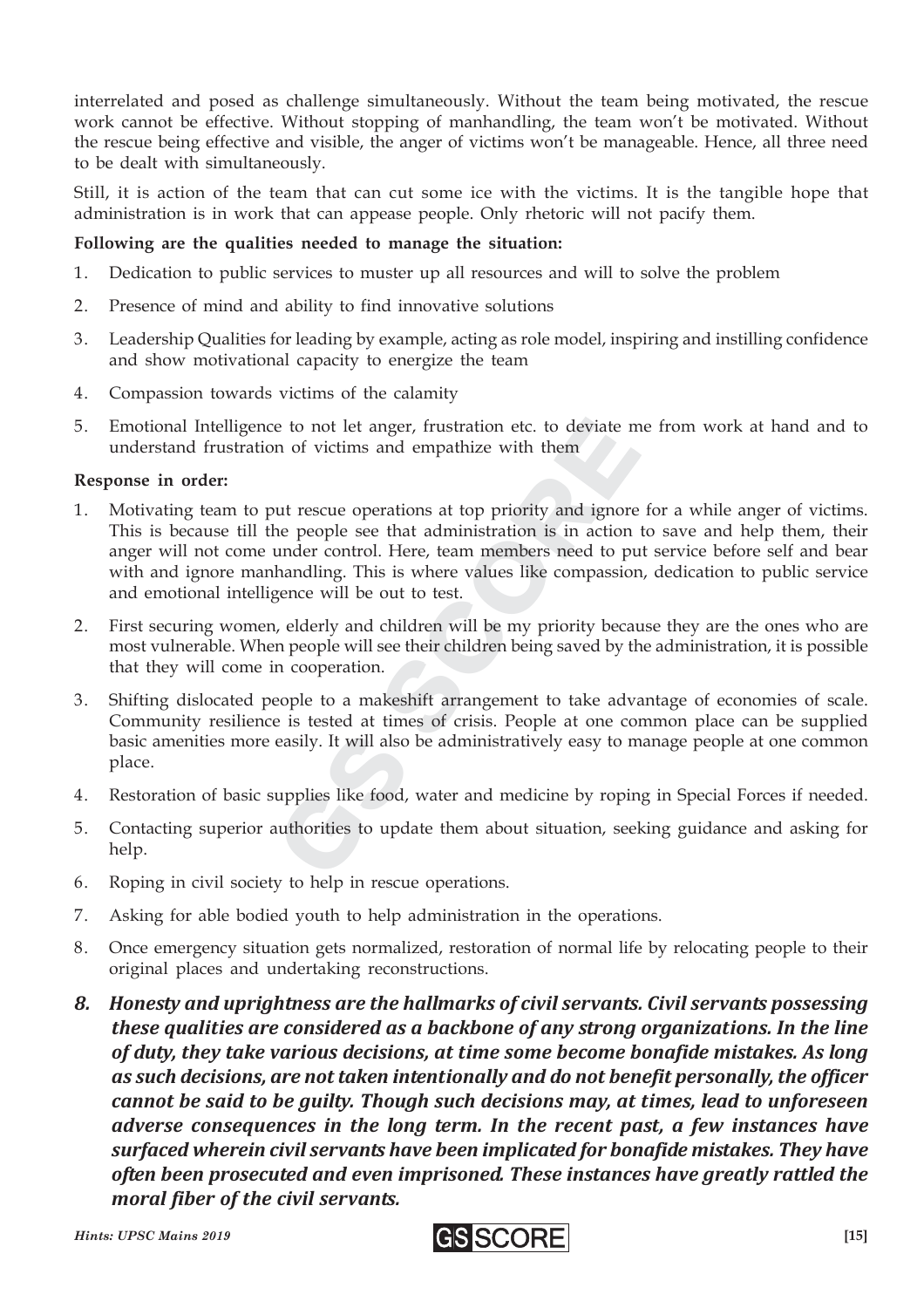#### *How does this trend affect the functioning of civil services? What measures can be taken to ensure that honest civil servants are not implicated for bonafide mistakes on their part? Justify your answer.*

#### *Hints:*

The raison d'être of vigilance activity is not to reduce but to enhance the level of managerial efficiency and effectiveness in the organization. Risk-taking should form part of government functioning. Every loss caused to the organization, either in pecuniary or no pecuniary terms, need not necessarily become the subject matter of a vigilance inquiry. One possible test for determining the bona-fides could be whether a person of *common prudence* working within the ambit of the prescribed rules, regulations and instructions, would have taken the decision in the prevailing circumstances in the commercial/ operational interests of the organization. Even more than in government, managerial decision-making in public sector undertakings and day-to-day commercial decisions in public sector banks offers considerable scope for *genuine mistakes* being committed which could possibly raise questions about the bona-fides of the decision-maker.

Civil servants take decisions based on *bounded rationality*. Even when intention is good and in keeping with values of public services, outcome cannot be completely predicted. There are many factors that interact in complicated ways to produce an outcome.

*For instance, if an order is executed to ban smoking of tobacco and drinking of alcohol and people switch to abuse of prohibited cough syrups and drug menace spreads, one cannot hold the bureaucrats guilty for it.*

There is no moral issue but an issue of administrative foresightedness. A person cannot be punished for not being wise enough. *Deontological approach* also says that since outcome cannot be predicted, one's action can only be judged based on intent. However, since there is a tangible loss to public, an accounting should always be done, mistakes identified and lessons learnt for future. Before this, there must be a stringent enquiry to know how much application of mind took place before decision was taken and whether there was wilful ignorance.

on bounded rationality. Even when invices, outcome cannot be completely predicted ays to produce an outcome.<br> *executed to ban smoking of tobacco and drinking*<br> *yrups and drug menace spreads, one cannot hold*<br>
out an issu more by the more completely predicted ays to produce an outcome.<br> *executed to ban smoking of tobacco and drinking*<br> *executed to ban smoking of tobacco and drinking*<br> *grups and drug menace spreads, one cannot hold*<br>
ut a It is generally assumed by the investigating agencies that (1) a decision should be wrong for there to be corruption, and (2) it is easier to involve everyone in the chain of decision making and allege 'conspiracy' than to take pains to find out the individuals who are actually involved. It is often overlooked that a corruption can take place even when the decisions are correct and that it also takes place at specific points inside and outside the system. This entrenched approach to investigation has led to conviction rates being dismally low, honest functionaries getting demoralized and dishonest ones often going scot free.

#### **How does this trend affect the functioning of civil services?**

It basically discourages decision making. If one is always vulnerable about being hold guilty for an outcome which one can anyway not predict totally, one would prefer to play safe, defend status quo and take decisions based on precedents. When situations demand innovation and out of box thinking for which law is silent or ambiguous, immediate action is needed, precedents don't exist, one is left confused what to do. Taking risk is only way out. What can only be ensured that such risks are taken is spirit of public service with best application of intelligence and experience. Since it is done in public interest without personal benefits, an individual should not be at least punished for adverse outcomes. This calculated risk in right spirit should not be equated with adventurism like Mao's Cultural Revolution. This also goes in tandem with corrupt civil servants going Scott-free. This is a deadly combination which breaks the moral fiber of the system. This gives a signpost to the new entrants that honesty is not cherish able virtue.

#### **What measures can be taken to ensure that honest civil servants are not implicated for bonafide mistakes on their part?**

Every allegation of corruption received through complaints or from sources cultivated by the investigating agency against a public servant must be examined in depth at the initial stage itself before initiating any enquiry. Every such allegation must be analyzed to assess whether the allegation is specific, whether it is credible and whether it is verifiable. Only when an allegation

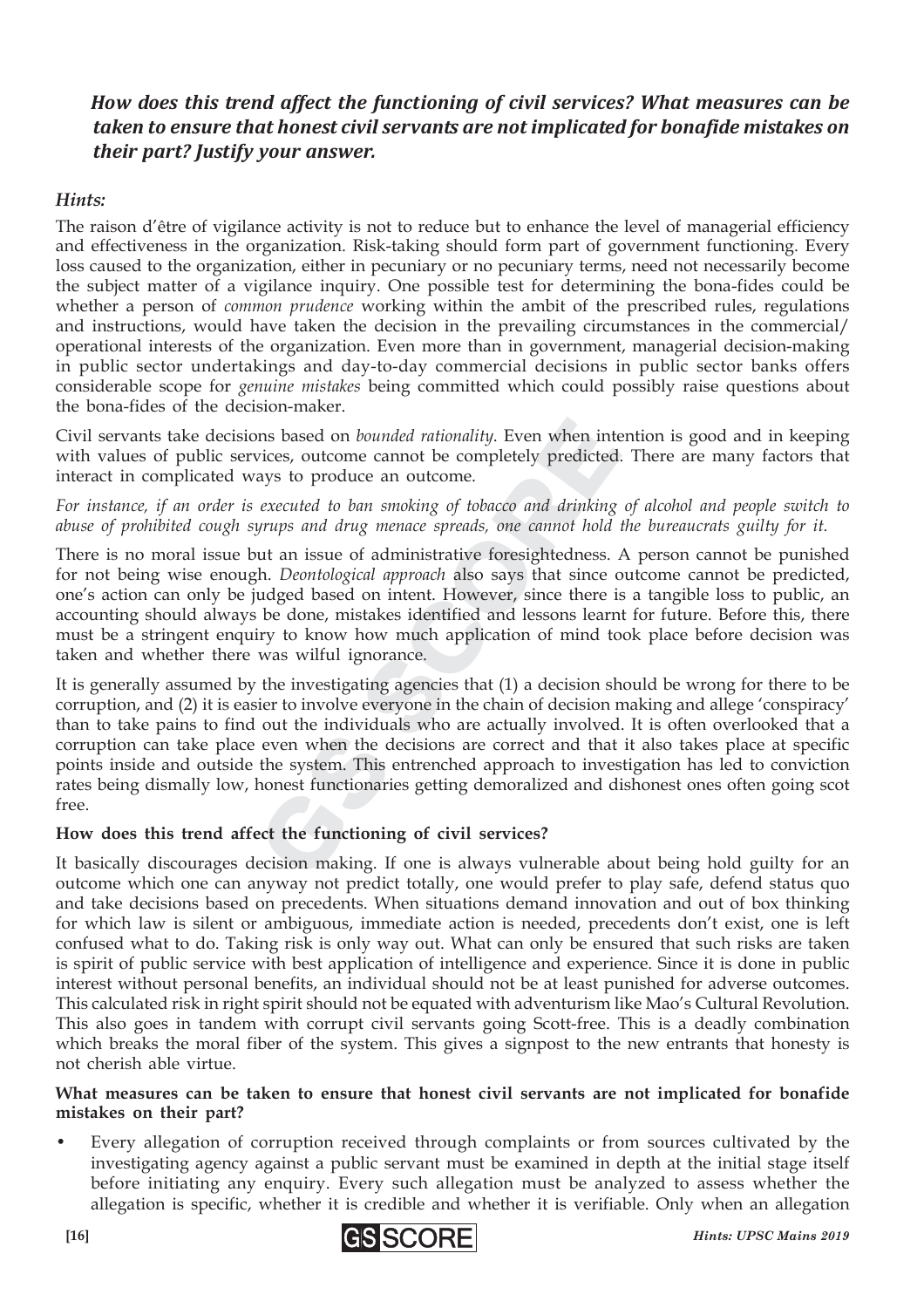meets the requirements of these criteria, should it be recommended for verification, and the verification must be taken up after obtaining approval of the competent authority. The levels of competent authorities for authorizing verifications/enquiries must be fixed in the anti- corruption agencies for different levels of suspect officers.

- In matters relating to allegations of corruption, open enquiries should not be taken up straightaway on the basis of complaints/source information. When verification/secret enquiries are approved, it should be ensured that secrecy of such verifications is maintained and the verifications are done in such a manner that neither the suspect officer nor anybody else comes to know about it. Such secrecy is essential not only to protect the reputation of innocent and honest officials but also to ensure the effectiveness of an open criminal investigation. Such secrecy of verification / enquiry will ensure that in case the allegations are found to be incorrect, the matter can be closed without anyone having come to know of it. The Inquiry/Verification Officers should be in a position to appreciate the sensitivities involved in handling allegations of corruption.
- The evaluation of the results of verification/enquiries should be done in a competent and just manner. Much injustice can occur due to faulty evaluation of the facts and the evidence collected in support of such facts. Personnel handling this task should not only be competent and honest but also impartial and imbued with a sense of justice.
- Whenever an Inquiry Officer requires to consult an expert to understand technical /complex issues, he can do so, but the essential requirement of proper application of mind has to take place at every stage to ensure that no injustice is caused to the honest and the innocent.
- Capacity building in the anti-corruption agencies should be assured through training and by associating the required experts during enquiries/ investigations. Capacity building among public servants who are expected to take commercial / financial decisions should be built through suitable training programmes.
- The supervisory officers in the investigating agencies should ensure that only those public servants are prosecuted against whom the evidence is strong.
- cts. Personnel handling this task should not of d imbued with a sense of justice.<br>y Officer requires to consult an expert to un but the essential requirement of proper applicaure that no injustice is caused to the honest a cts. Personnel handling this task should not c<br>d imbued with a sense of justice.<br>p Officer requires to consult an expert to un<br>out the essential requirement of proper applica<br>are that no injustice is caused to the honest a • There should be profiling of officers. The capabilities, professional competence, integrity and reputation of every government servant must be charted out and brought on record. Before proceeding against any government servant, reference should be made to the profile of the government servant concerned.
- A special investigation unit should be attached to the proposed Lokpal (Rashtriya Lokayukta)/ State Lokayuktas/Vigilance Commission, to investigate allegations of corruption against investigative agencies. This unit should be multi-disciplinary and should also investigate cases of allegations of harassment against the investigating agency. Similar units should also be set up in states.
- *9. An apparel manufacturing company having a large number of women employees was losing sales due to various factors. The company hired a reputed marketing executive, who increased the volume of sales within a short span of time. However, some unconfirmed reports came up regarding his indulgence in sexual harassment at the workplace.*

*After sometime a women employee launched a formal complaint to the management against the marketing executive about sexually harassing her. Faced with the companies' indifference, in not taking cognizance of her grievances, she lodged an FIR with the police.*

*Realizing the sensitivity and gravity of the situation, the company called the women employee to negotiate. In that she was offered a hefty sum of money to withdraw the complaint and the FIR and also give in writing that the marketing executive is not involved in the case.*

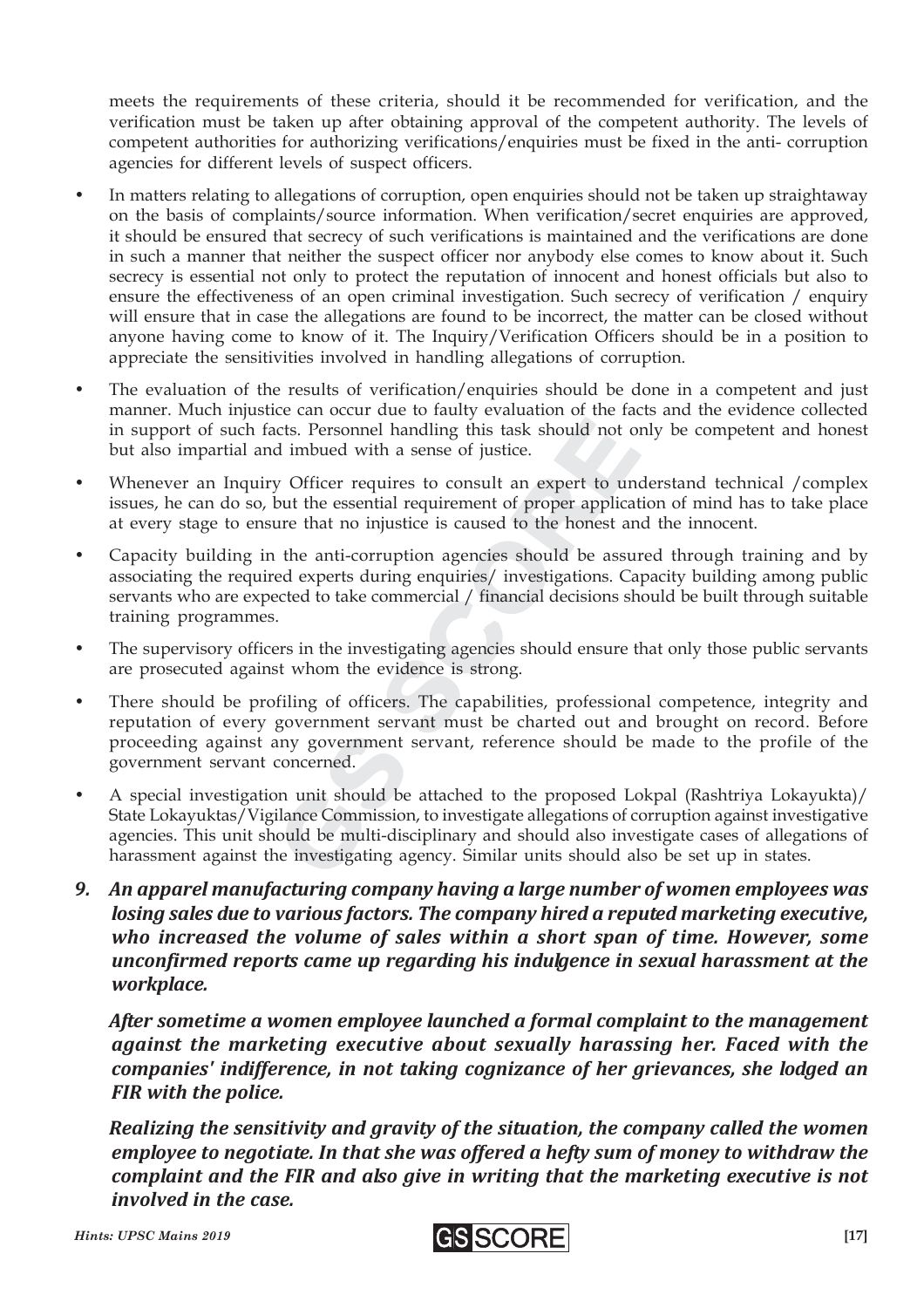#### *Identify the ethical issues involved in this case. What options are available to the women employee?*

#### *Hints:*

#### **Ethical issues involved:**

- Sexual harassment of women at workplace
- Abuse of power by marketing executive
- Lack of proactivity on the part of management to take suomoto cognizance of sexual misconduct
- Non-responsiveness of internal complaints system
- Attempt to offer monetary allurement in return of modesty and dignity of woman
- Loss of integrity of the management

#### **Possible options available to woman:**

- Rejecting the offer of the management and continue with filing of the FIR
- Accepting the offer and withdrawing the complaint but not giving in writing that executive was not guilty
- Accepting the offer and freeing the executive from all allegations in writing
- Continue with legal proceedings and resign from the job and start looking for alternates
- Raise a #MeToo movement inside the firm to get the management in action
- Refuse the offer of money but take back the complaint and work silently to raise a #MeToo movement within

#### **Analysis of contending pulls in above options:**

le **to woman:**<br>the management and continue with filing of<br>nd withdrawing the complaint but not giving<br>and freeing the executive from all allegations i<br>proceedings and resign from the job and start<br>rement inside the firm to **Example 18 and Scottinum in the management and continue with filing of** and withdrawing the complaint but not giving and freeing the executive from all allegations in proceedings and resign from the job and start ement in The woman needs to keep in mind that such actions at workplace don't affect the individual victim only. Her actions will set a precedent also for future such cases. If she get allured by the monetary offer and takes back her complaint, all such allegations, even if genuine, will be seen with suspicion. It will also discourage victims from opening up. So, her individual action will have a social component to it. She should understand it and act accordingly. Moreover, her own character will be judged in wrong ways if she withdraws the complaint. She will lose credibility for all times to come.

But on the other hand, there is an imminent threat that if she doesn't cooperate with the management, she may lose her job. This will bring her material hardship. In our society, even if law is on the side of the victim, societal sanctions are invariably on the women in such cases. It will be difficult for her to find the next job with this record. If she is dealt with a strong hand and fired, it will silence other women due to fear of losing job.

So, she has to strike a delicate balance between her social responsibility, her own dignity and her harsh material necessities. Bravado should not be her motivation but cool headed approach that attempts to eradicate this evil in society possibly with maintaining her material self-sufficiency.

*10. In a modern democratic polity, there is a concept of the political executive and permanent executive elected people's representatives form the political executive and bureaucracy form the permanent executive. Ministers frame policy decisions and bureaucrats execute these. In the initial decades after independence, the relationship between the permanent executives and the political executives were characterized by mutual understanding, respect, and cooperation, without encroaching upon each other's domain.*

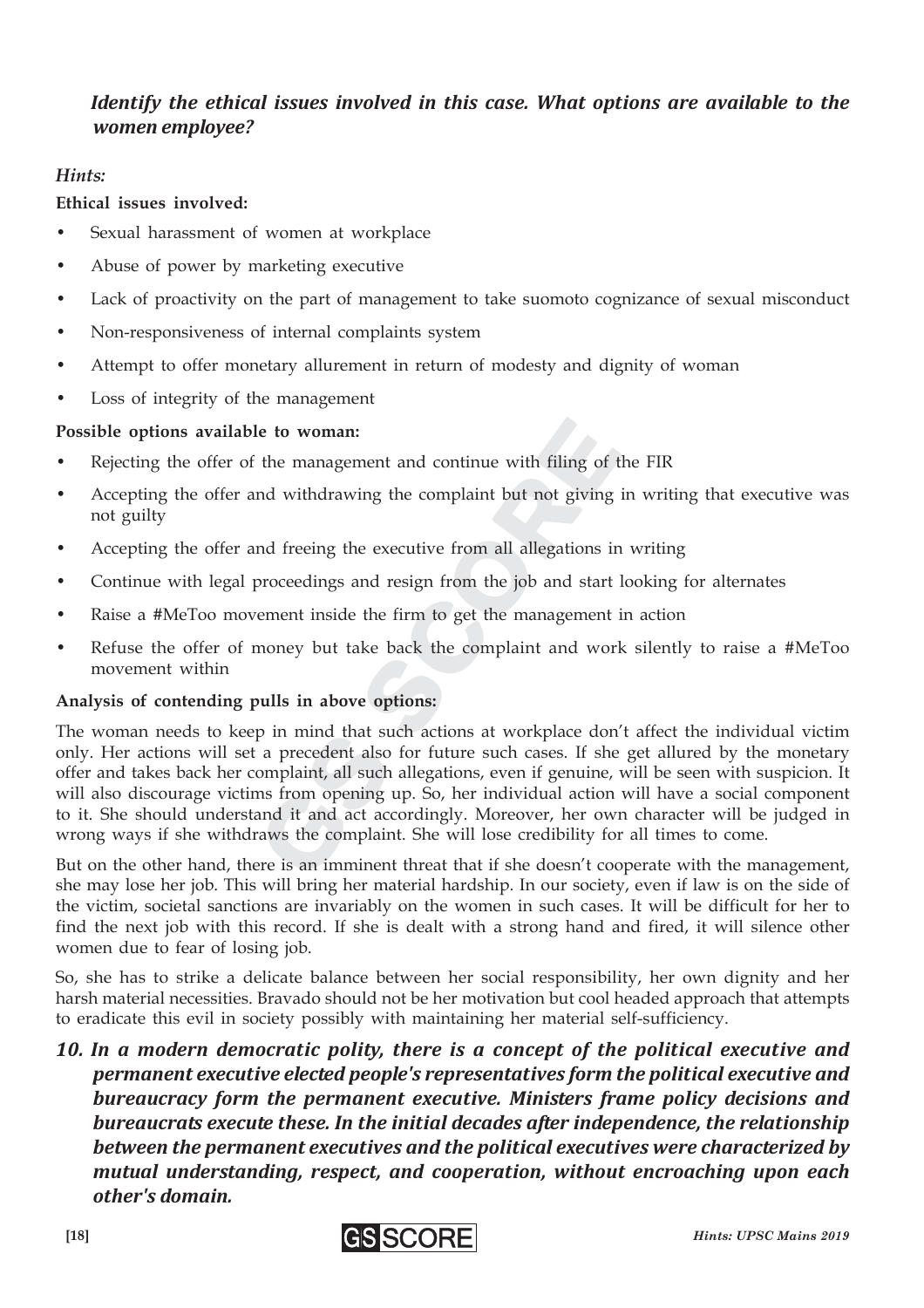*However, in subsequent decades, the situation has changed. There are instances of the political executive insisting upon the permanent executives to follow its agenda. Respect for an appreciation of upright bureaucrats has declined. There is an increasing tendency among the political executive to get involved in routine administrative matters such as transfers, posting etc. Under this scenario, there is a definitive trend towards 'politicization of bureaucracy'. The rising materialism and acquisitiveness in social life has also adversely impacted upon the ethical values of both the permanent executive and the political executive.*

*What are the consequences of this 'politicization of bureaucracy? Discuss.*

#### *Hints:*

In a democracy, power vests with the people. This power is exercised through its elected representatives who have the mandate to govern them for a specific period. The civil services by virtue of its knowledge, experience and understanding of public affairs assist the elected representatives in formulating policy and are responsible for implementing these policies. Parliamentary democracies are usually characterized by a permanent civil service which assists the political executive.

#### **Some advantages of having an independent, permanent and impartial civil service are as follows:**

- example the main designation and the policies. Parliamentary democratively<br>lelementing these policies. Parliamentary democrative.<br>ing an independent, permanent and impartial<br>as the propensity to degenerate into a system<br>cr Frame what was solven the main state of exercise and the policies. Parliamentary democrice which assists the political executive.<br> **ng an independent, permanent and impartia**<br>
s the propensity to degenerate into a system<br> The spoils system has the propensity to degenerate into a system of patronage, nepotism and corruption. Having a credible recruitment process through an impartial agency provides a defence against such abuse.
- Public policy today has become a complex exercise requiring in-depth knowledge and expertise in public affairs. A permanent civil service provides continuity and develops expertise as well as institutional memory for effective policy making.
- A permanent and impartial civil service is more likely to assess the long-term social payoffs of any policy whereas the political executive may have a tendency to look for short term political gain.
- A permanent civil service helps to ensure uniformity in public administration and also acts as a unifying force particularly in vast and culturally diverse nations.
- A permanent civil service like any other reputable profession is likely to evolve over time an ethical basis for its functioning.

#### **Areas of Friction:**

The key areas of potential conflict in the relationship between the political executive and the permanent civil service can be identified as follows:

- The concept of neutrality
- Appointments/Recruitment to the civil services
- Transfers and postings of civil servants

#### **Consequences of politicization of bureaucracy:**

Unfortunately, this vision of civil service neutrality no longer holds good. Changes in governments particularly at the state level often lead to wholesale transfer of civil servants. Political neutrality is no longer the accepted norm with many civil servants getting identified, rightly or wrongly, with a particular political dispensation. There is a perception that officers have to cultivate and seek patronage from politicians for obtaining suitable positions even in the Union Government. As a result, the civil services in public perception are often seen as increasingly politicized.

When we say that bureaucracy has been politicized, we mean that its decisions are not guided only by values of civil services like impartiality, objectivity, anonymity etc. but it also factors in its own political biases. It allows itself to be swayed by political values of the government in passing its judgments over

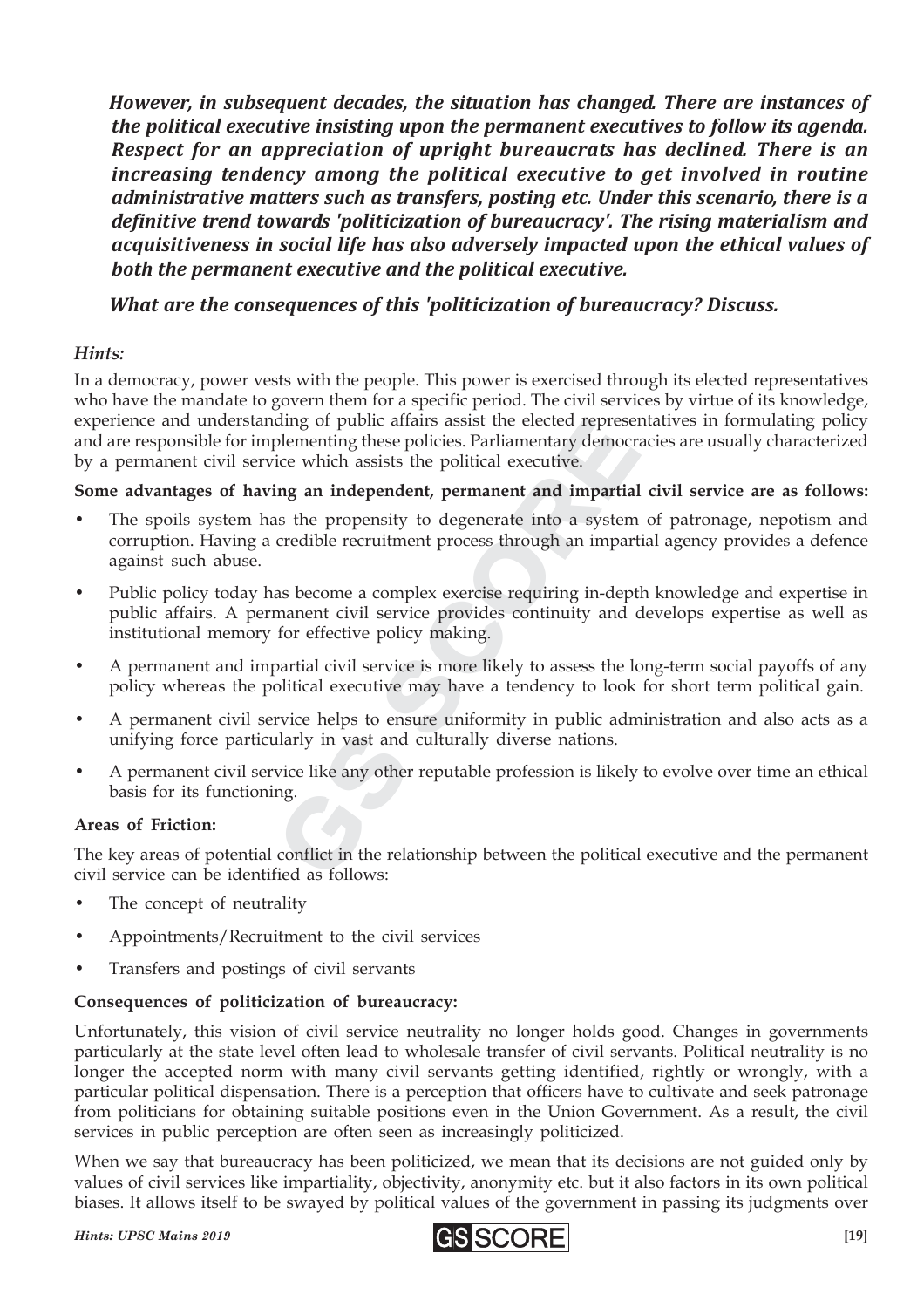programs of the government. It attempts to justify or reject the programs of government not only on its merits or demerits but also on political motivations. Rather than being driven by free and fair objective assessment of government programs, it attempts to prepare conducive reports that morph facts. This is against the value of honesty. Its work doesn't remain dispassionate anymore.

In its interaction with people also, a politicized bureaucracy will be discriminatory. It will prefer a certain section of society or some particular individuals based on instructions of the government in distribution of public goods and services. It won't be able to uphold equality before law not will it be able to do justice. For instance, there have been accusations of police being playing at the hands of political class during riots and allowing certain section of society to be victimized. Allocation of water and electricity is normally decided based on electoral considerations of the political elite.

In return, bureaucrats often get favorable transfers and lucrative postings that is in hands of political class. This arbitrary and non-merit based decision demotivates honest civil servants who want to work in line with constitutional ideals and uphold values of civil services. This may also create crisis of conscience in some upright bureaucrats. Those not complying with the political instructions may be brought to book and disciplined subsequently. They may face harassment in forms of frequent transfers and postings.

From the perspective of people, a politicized bureaucracy won't be able to enjoy respect and trust. Its decisions will be seen as biased. Hence, compliance will not be high. This may become a loop in which legitimacy of state will decline with time.

#### **Conclusion:**

eople, a politicized bureaucracy won't be able<br>biased. Hence, compliance will not be high. Thi<br>cline with time.<br>possibly guard the civil servant, and through<br>bureaucrat. If a civil servants imbibes in spir<br>rency, selflessn eople, a politicized bureaucracy won't be able<br>iased. Hence, compliance will not be high. This<br>cline with time.<br>possibly guard the civil servant, and through<br>bureaucrat. If a civil servants imbibes in spiri<br>rency, selfless In this process, what may possibly guard the civil servant, and through him the public interest, is the ethical competence of the bureaucrat. If a civil servants imbibes in spirit the values of public life like honesty, integrity, transparency, selflessness etc., one can better resist the temptations of material and non-material allurements. One has to be of high character to uphold one's value system and work towards spirit of constitution amidst politicization of bureaucracy. As discussed above, there should be adequate mechanisms in place to protect an honest civil servants also to avoid arm-twisting by political executive.

Other than ethical reforms, there may also be some institutional reforms that may shield bureaucrats from political interference.

There is a need to safeguard the political neutrality and impartiality of the civil services. The onus for this lies equally on the political executive and the civil services. This aspect should be included in the Code of Ethics for Ministers as well as the Code of Conduct for Public Servants.

It is essential to lay down certain norms for recruitment in government to avoid complaints of favouritism, nepotism, corruption and abuse of power. These norms are:

- Well-defined procedure for recruitment to all government jobs.
- Wide publicity and open competition for recruitment to all posts.
- Minimization, if not elimination, of discretion in the recruitment process.
- Selection primarily on the basis of written examination or on the basis of performance in existing public/board/university examination with minimum weight to interview.

The National Commission to Review the Working of the Constitution made the following observations regarding transfers and postings of civil servants that arbitrary and questionable methods of appointments, promotions and transfers of officers by political superiors also led to corrosion of the moral basis of its independence.

*11. In one of the districts of a frontier state, narcotics menace has been rampant. This has resulted in money laundering, mushrooming of poppy farming, arms smuggling and near stalling of education. The system is on the verge of collapse. The situation has been further worsened by unconfirmed reports that local politicians, as well as some senior police officers, are providing surreptitious patronage to the drug mafia.*

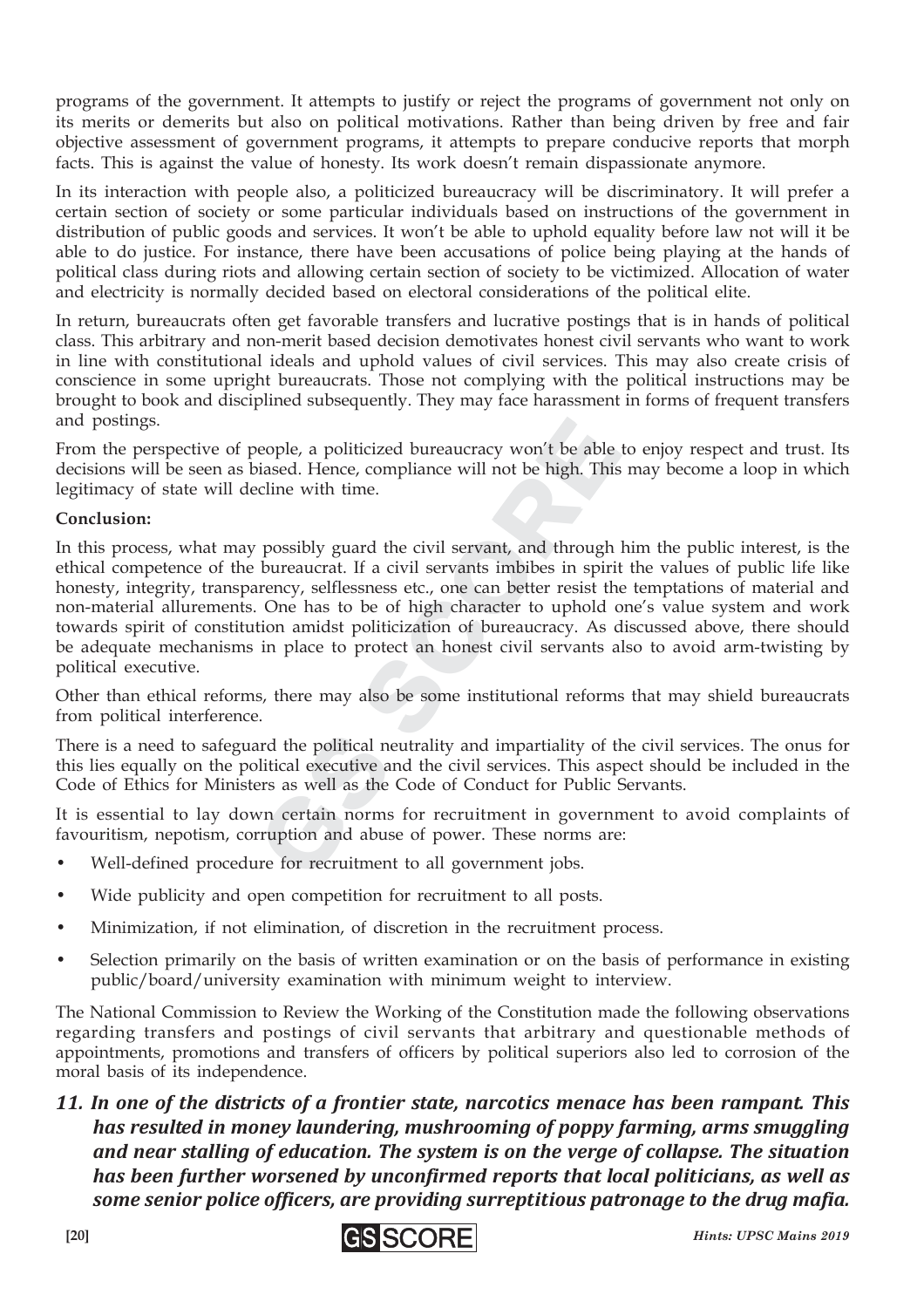*At that point of time a woman police officer, known for her skills in handling such situations is appointed as superintendent of police to bring the situation to normalcy.*

#### *If you are the same police officer, identify the various dimensions of the crisis. Based on your understanding, suggest measures to deal with the crisis.*

#### *Hints:*

#### **Dimensions of the crisis:**

- One needs to identify different stakeholders and vested interest in this case. They are drug mafia, arms dealer, money launderers, politicians and police officers. Each one has some vested interest to protect that helps this system sustain and the victims are the youth of this area who are deprived of education and are engaged in self-destructive practices like drugs and crime.
- There is a loop in which system has been caught. It has been self- sustaining mechanism since products of a failed education system supply manpower to run this ecosystem of crime.
- Those who are responsible to deal with such crises are themselves involved. Possibly, this money from drug menace is being ploughed back into elections that sustains political career of many people and in return drug mafia and arms dealers and smugglers are protected from law.
- There can also be a crisis of institutions like family that propels youth towards consumption of drugs and give up education and some constructive work.

#### **Measures to deal with the crisis:**

- The same themselves<br>the set of deal with such crises are themselves<br>being ploughed back into elections that sus<br>drug mafia and arms dealers and smugglers<br>crisis of institutions like family that propels y<br>ducation and some Solution and some constructions that sust<br>the integral pologhed back into elections that sust<br>drug mafia and arms dealers and smugglers are<br>risis of institutions like family that propels y<br>ducation and some constructive wo First of all, there should be stock taking of the situation in detail to get a grassroots understanding of the problem. Any knee jerk response or crackdown by the administration may backfire at both personal and professional level without solving the issue. I must realize that the problem is deeply entrenched and has multiple strong stakeholders. Any adventurism or bravado is bound to create more pain than pleasure.
- Coercive and constructive steps needs to be initiated in parallel because one cannot wait for all things to be normal before some positive direction is given to youth. It is when positivity comes that negativity goes away.
- I will rope in authorities responsible for border security to ensure that supply chain of drugs and arms and counterfeit currency is disrupted. This will at least put a brake on the momentum of the situation which is worsening.
- There will be total ban on poppy farming within the territory and area under jurisdiction.
- There will be raids on infamous locations in police records to seize illegal arms and currency. Habitual offenders will be taken into judicial custody and interrogated to get inputs about people involved.
- Side by side, an internal department enquiry will be initiated to nab culprit police officers and strict actions will be taken on them.
- Side by side, a massive campaign against drugs will be started. Large signboards will be placed in public spaces to educate people about fallout of these practices. There will be door to door campaign to raise awareness and get a sense of how many people are affected.
- Rehabilitation centers will be opened to help those who have been made aware and want to deengage with drugs.
- Schools will be opened and door to door campaigning will be done to bring back people to school and divert their energies through active participation in constructive work.

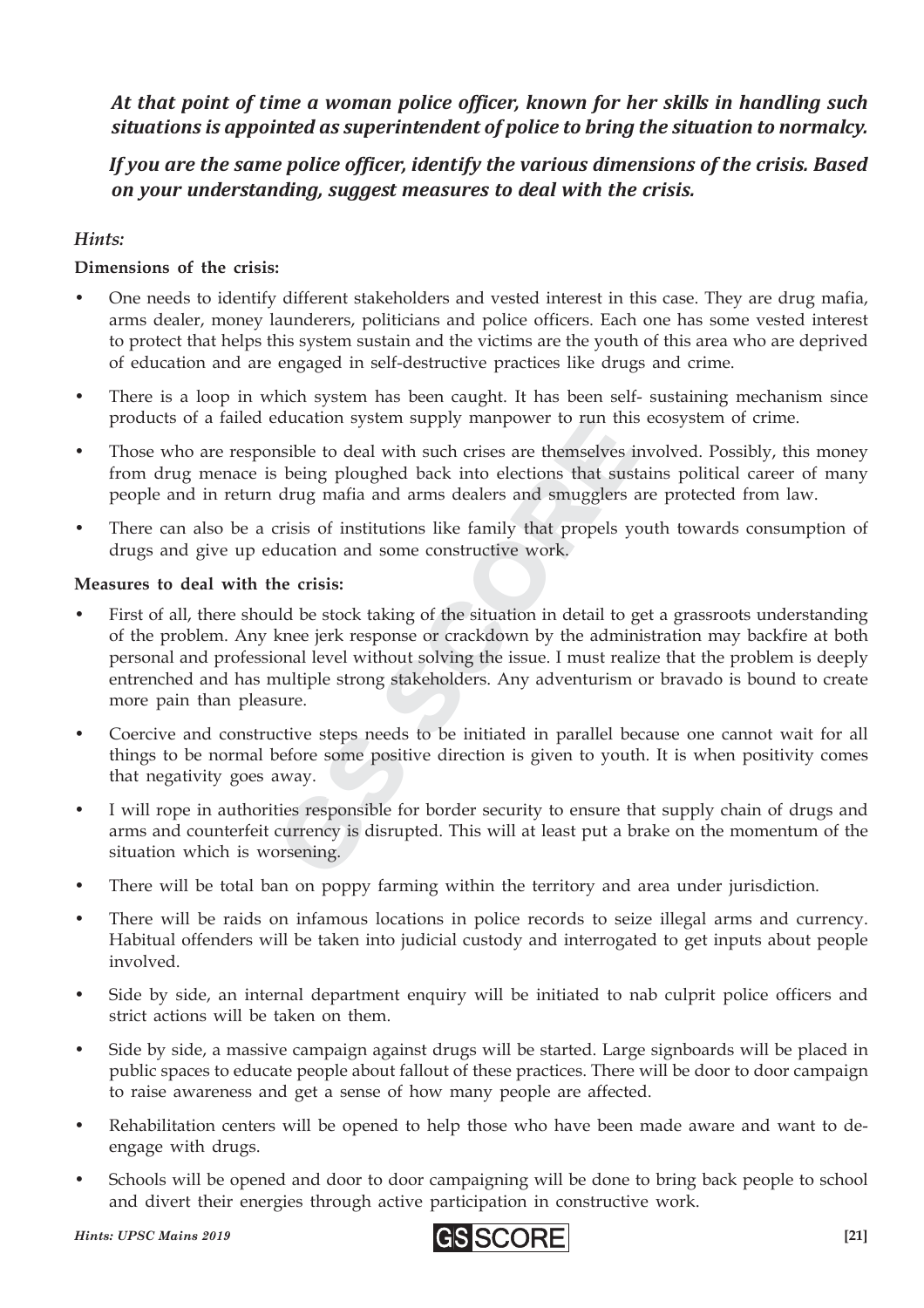#### **Challenges and administrative limitations:**

- All powerful stakeholders can join hands against me and oust me through political weight. I may face physical threats. I may be transferred. I may be given punishment posting. I should be prepared for all this. What should drive me in my quest is public service.
- There may also be lack of institutional support from border security agencies, political class, my colleagues in police department etc.
- Raising awareness itself is a long term task which may be frustrating in wake of lack of public enthusiasm.
- *12. In recent times, there has been an increasing concern in India to develop effective civil service ethics, code of conduct, transparency measures, ethics and integrity systems and anti-corruption agencies. In view of this, there is a need being felt to focus on three specific areas, which are directly relevant to the problems of internalizing integrity and ethics in the civil services. These are as follows:*
	- *1. Anticipating specific threats to ethical standards and integrity in the civil services,*
	- *2. Strengthening the ethical competence of civil servant and*
	- *3. Developing administrative processes and practices which promote ethical values and integrity in civil services.*

#### *Suggest institutional measures to address the above three issues.*

#### *Hints:*

pecific threats to ethical standards and in<br>
the ethical competence of civil servant<br>
liministrative processes and practices wh<br>
in civil services.<br>
and measures to address the above three<br>
here are increasing expectations **Decific threats to ethical standards and in**<br> **the ethical competence of civil servant c**<br> **ministrative processes and practices whin civil services.**<br> **all measures to address the above three**<br>
nere are increasing expect In most countries today there are increasing expectations from ordinary citizens, business leaders and Civil Society that Governments will establish and deliver higher standards of ethicality and integrity in the Civil Service, agencies of government (Ministries and parastatals), and Government itself.

There is now a need to concentrate on three areas of concern in particular, which are directly relevant to the problems of internalising integrity and Ethics in democratic governments and the Civil Service.

- Anticipating specific threats to ethics standards and integrity in the public sector
- Strengthening the ethical competence of civil servants, and strengthening mechanisms to support "professional ethics"
- Developing administrative practices and processes which promote ethical values and integrity

Attention needs to be paid to systemic threats that could weaken adherence to core public sector ethics values, and commitment to good governance, and to preparing the necessary political and management responses.

New techniques need to be undertaken to institutionalize ethically competent decision making, disinterested advice to Government, and, ultimately, an 'ethical culture' which supports professional responsibility, self-discipline, and support for the rule of law.

New and proposed pro-ethics laws require effective implementation through, for example, effective performance management techniques which support the entrenchment of the ethical values set out in Civil Service (and parastatals) Codes of Ethics.

#### **Institutional measures to deal with above three issues are as follows:**

- Effective laws which require civil servants to give reasons for their official decisions, (for example: a Freedom of Information law).
- Management approaches which encourage all public officials and civil servants to deal positively with corruption and unethical practice when they encounter it.